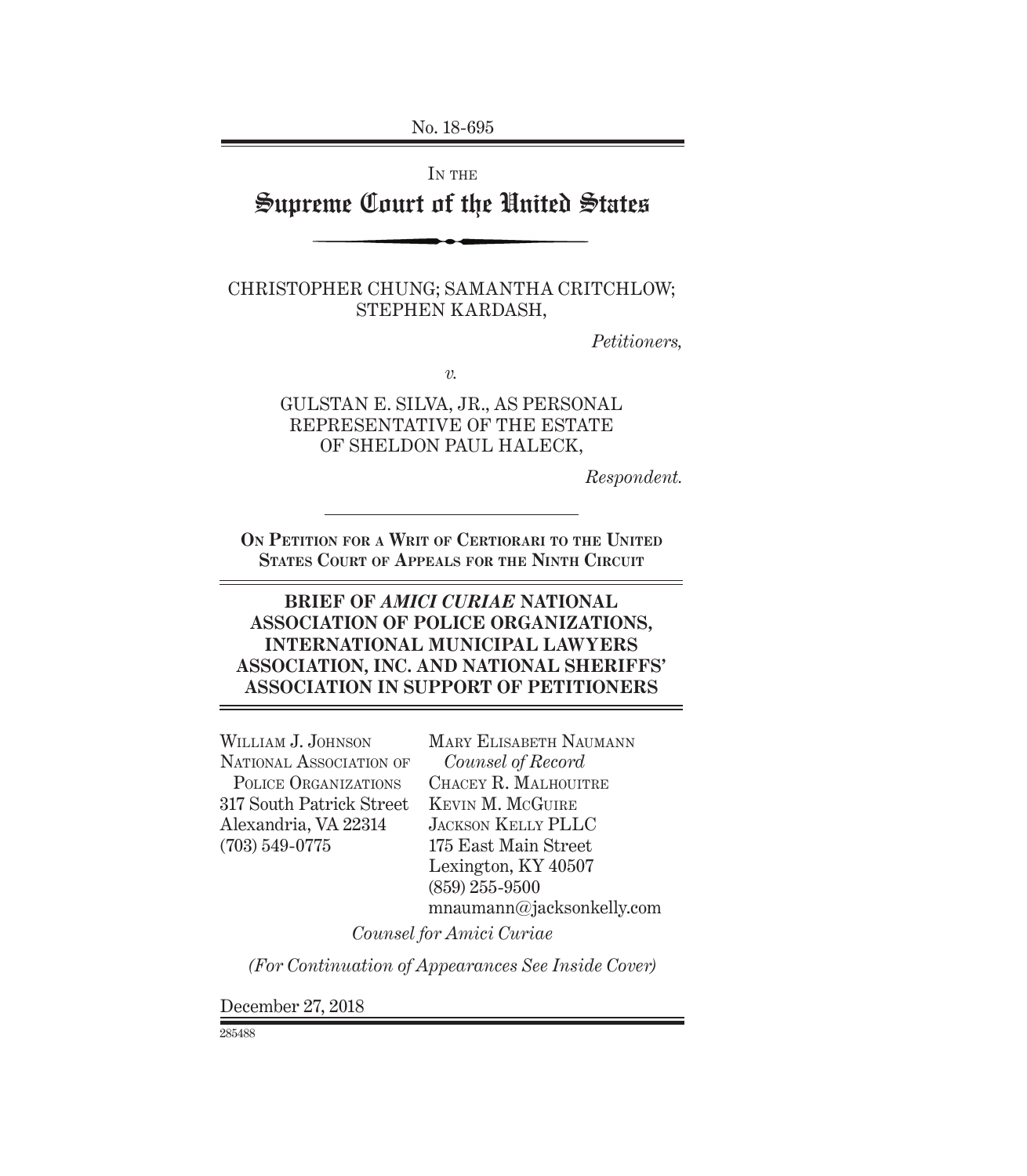Amanda Kellar International Municipal Lawyers Association, Inc. 51 Monroe Street, Suite 404 Rockville, MD 20850 (202) 466-5424

Gregory C. Champagne St. Charles Parish SHERIFF'S OFFICE 260 Judge Edward Dufresne Parkway Luling, LA 70070 (985) 783-2883

Carrie Hill National Sheriffs' Association 1450 Duke Street Alexandria, VA 22314 (612) 306-4831

*Counsel for Amici Curiae*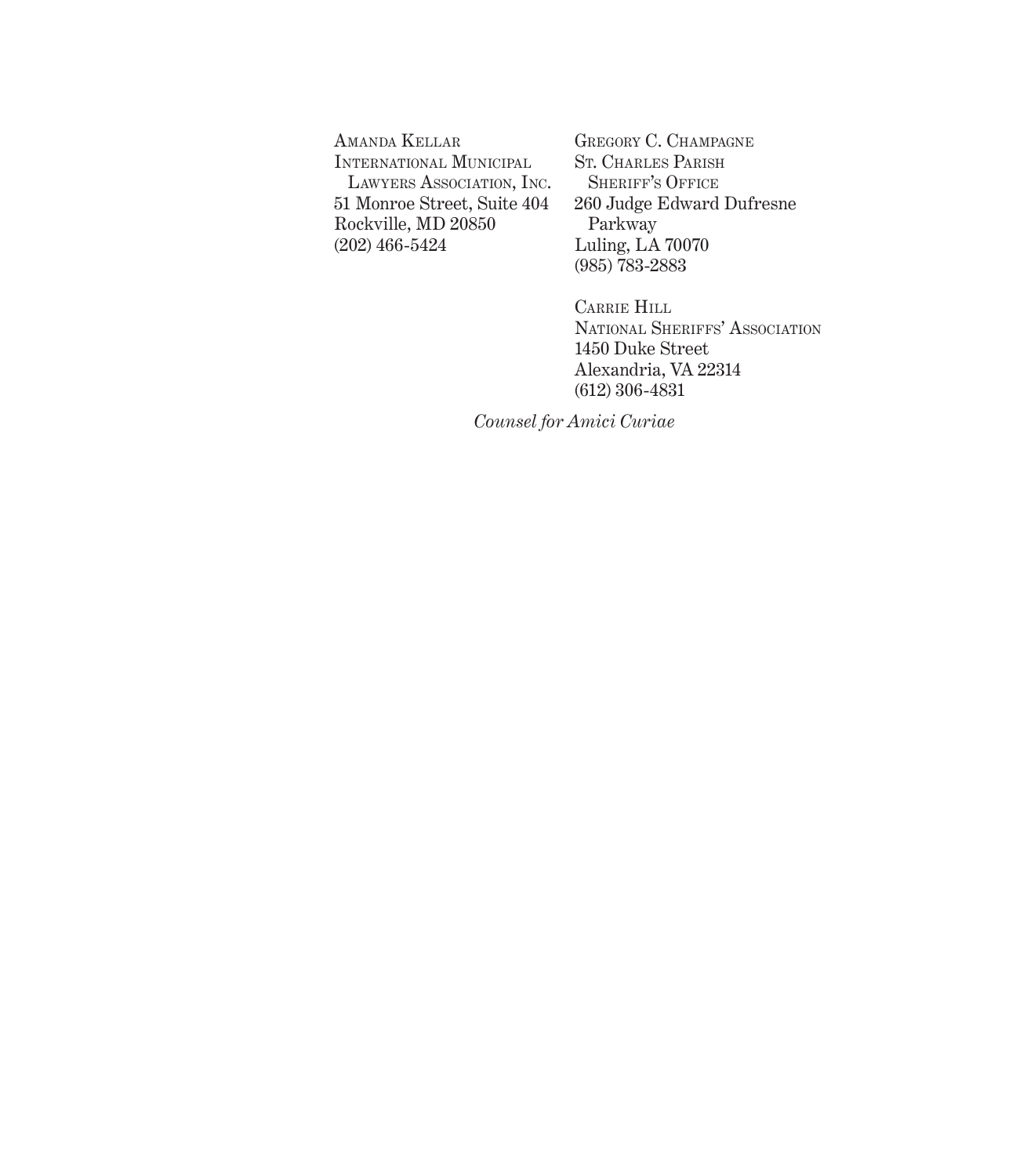## **TABLE OF CONTENTS**

| Page                                                                                                                                                          |
|---------------------------------------------------------------------------------------------------------------------------------------------------------------|
| TABLE OF CONTENTS                                                                                                                                             |
| TABLE OF CITED AUTHORITIES iii                                                                                                                                |
| IDENTITY AND INTEREST OF AMICI                                                                                                                                |
|                                                                                                                                                               |
| FACTUAL BACKGROUND4                                                                                                                                           |
| $\text{ARGUMENT.}\dots\dots\dots\dots\dots\dots\dots\dots\dots\dots\dots\dots\dots\dots\dots\dots$                                                            |
| MOST POLICE ACTIVITIES INVOLVE<br>L.<br>THE NON-INVESTIGATORY FUNCTION<br>OF COMMUNITY CARETAKING 6                                                           |
| THE COURT SHOULD CLARIFY<br>II.<br>HOW TO ANALYZE QUALIFIED<br>IMMUNITY IN THE COMMUNITY<br>CARETAKING CONTEXT 8                                              |
| III. THE GRAHAM FACTORS DO NOT<br>PROVIDE AN ADEQUATE ANALYSIS<br>IN THE COMMUNITY CARETAKING<br>CONTEXT AS TO WHETHER A USE<br>OF FORCE IS CONSTITUTIONAL 11 |

*i*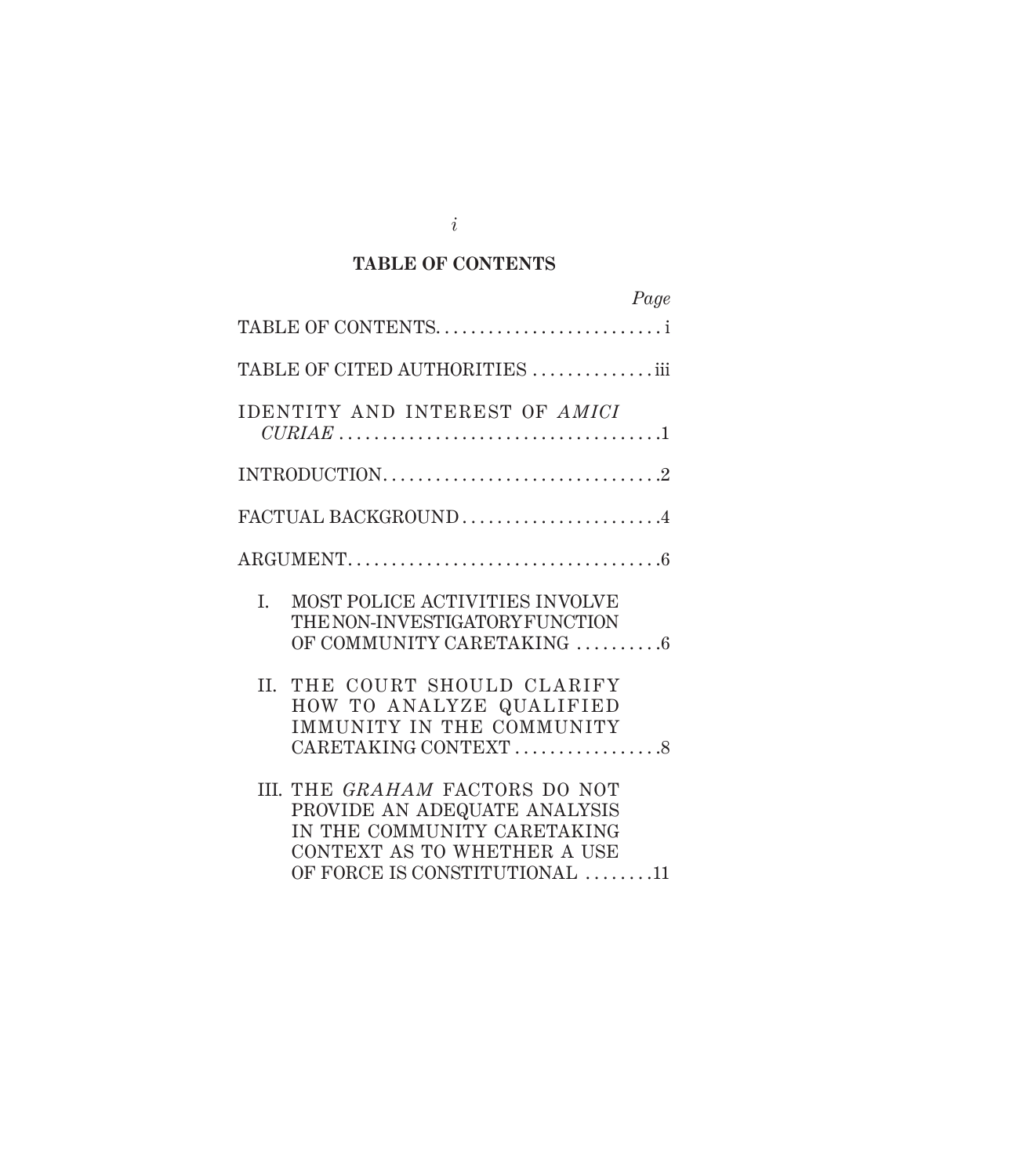# *Table of Contents*

*Page*

|             | IV. THERE WAS, AND IS, NO CLEARLY                                                                                                                                                                                  |
|-------------|--------------------------------------------------------------------------------------------------------------------------------------------------------------------------------------------------------------------|
|             | ESTABLISHED LAW GIVING                                                                                                                                                                                             |
|             | HALECK THE RIGHT NOT TO BE                                                                                                                                                                                         |
|             | SUBJECTED TO INTERMEDIATE                                                                                                                                                                                          |
|             | FORCE WHILE BLOCKING TRAFFIC                                                                                                                                                                                       |
|             | IN A BUSY ROADWAY, AT NIGHT,                                                                                                                                                                                       |
|             | AND REFUSING COMMANDS TO                                                                                                                                                                                           |
|             | GET OUT OF THE STREET14                                                                                                                                                                                            |
| $A_{\cdot}$ | In Cases Decided before March<br>16, 2015, Involving Tasers in Non-<br>Criminal Situations, Courts Have<br>Found No Clearly Established Law<br>Prohibiting the Use of Intermediate<br>Force in Similar Contexts 15 |
| B.          | Decisions Rendered after Haleck's<br>Encounter Confirm the Absence of Any<br>Clearly Established Law Prohibiting<br>the Officers' Actions $\dots \dots \dots \dots \dots \dots 17$                                 |
|             |                                                                                                                                                                                                                    |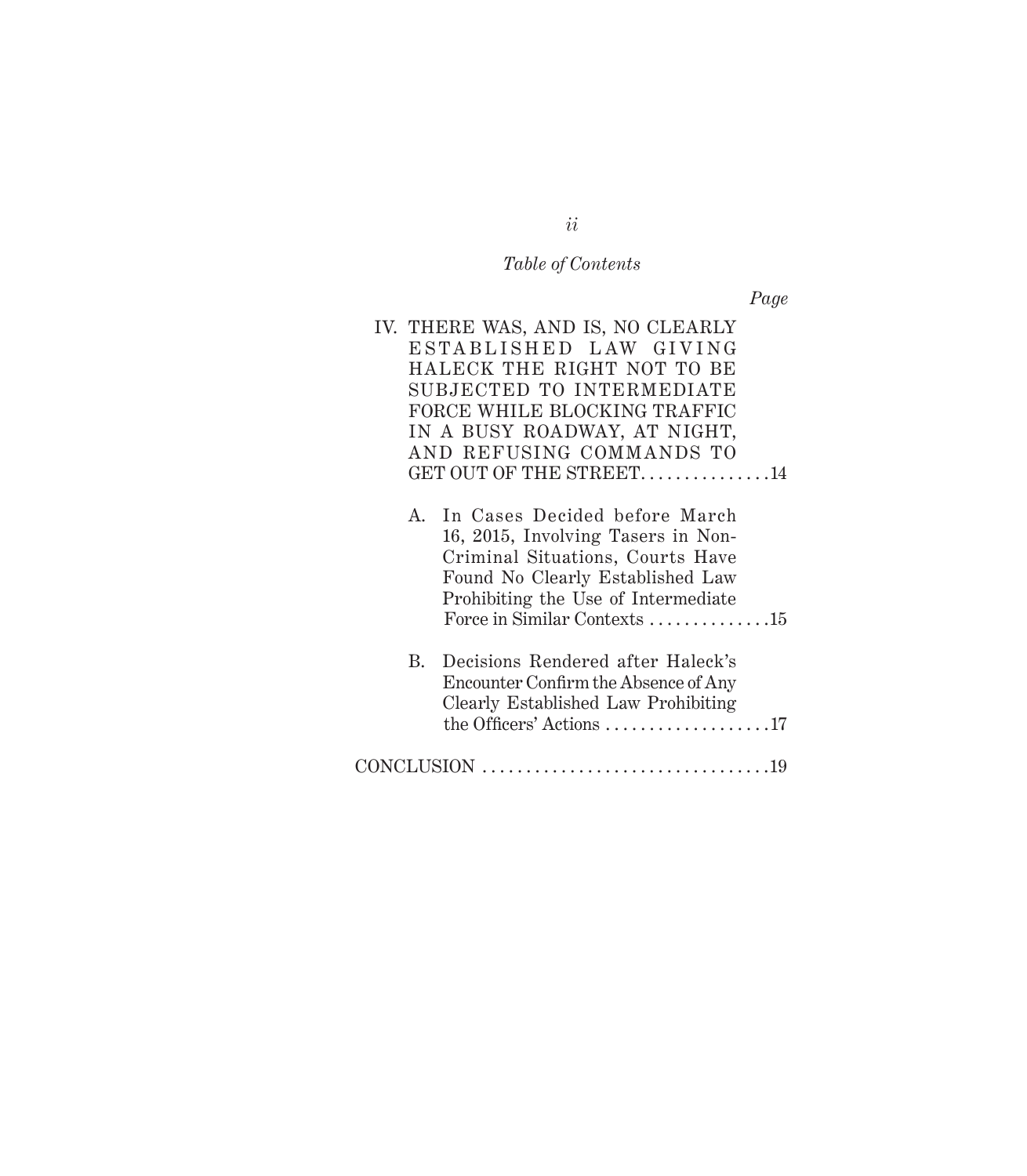# **TABLE OF CITED AUTHORITIES**

*iii*

# *Page*

# **CASES**

| Ames v. King Cty.,                                                                                                                                                                        |
|-------------------------------------------------------------------------------------------------------------------------------------------------------------------------------------------|
| $Ashcroft v. al-Kidd,$                                                                                                                                                                    |
| Brosseau v. Haugen,                                                                                                                                                                       |
| Cady v. Dombrowski,                                                                                                                                                                       |
| Caie v. West Bloomfield Twp.,<br>485 F. App'x 92 (6th Cir. June 18, 2012) $\ldots \ldots 15$ , 16                                                                                         |
| City & Cty. of San Francisco v. Sheehan,                                                                                                                                                  |
| <i>Estate of Armstrong v. Vill. of Pinehurst,</i><br>810 F.3d 892 (4th Cir. 2016), cert. denied<br>sub nom. Vill. of Pinehurst, N.C. v. Estate<br>of Armstrong, 137 S. Ct. 61 $(2016)$ 17 |
| <i>Estate of Hill v. Miracle,</i><br>853 F.3d 306 (6th Cir. 2017). passim                                                                                                                 |
| Graham v. Connor,                                                                                                                                                                         |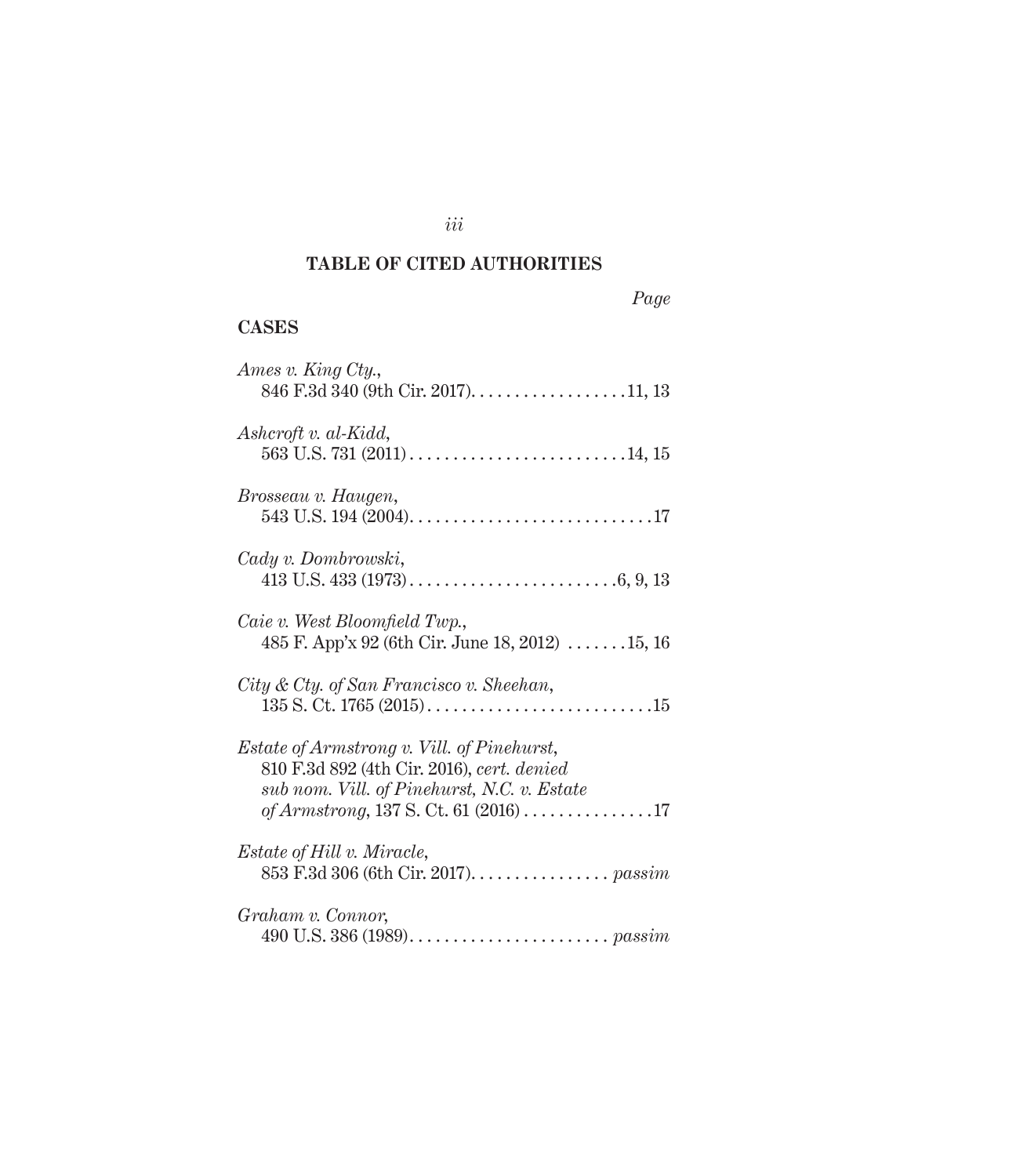# *Cited Authorities*

| Page                                                             |
|------------------------------------------------------------------|
| Gravelet-Blondin v. Shelton,                                     |
| Jones v. Las Vegas Metro. Police Dep't,                          |
| Kent v. Oakland Cty.,                                            |
| MacDonald v. Town of Eastham,                                    |
| Martin v. City of Oceanside,<br>360 F.3d 1078 (9th Cir. 2004) 10 |
| Mitchell v. Forsyth,                                             |
| Mullenix v. Luna,                                                |
| Oliver v. Fiorino,                                               |
| Pearson v. Callahan,                                             |
| South Dakota v. Opperman,                                        |

# *iv*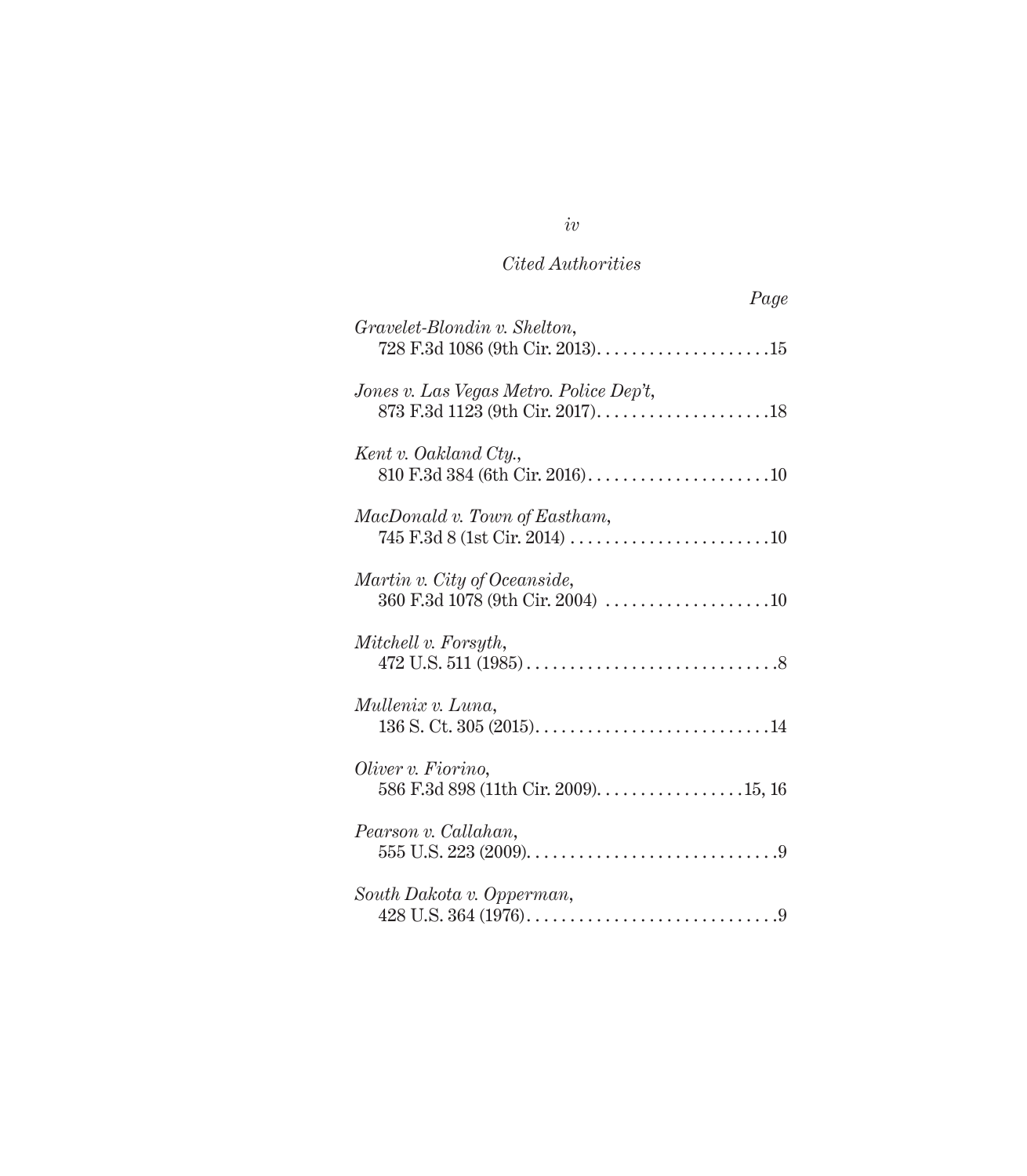# *Cited Authorities*

| Page                                                                    |
|-------------------------------------------------------------------------|
| Steen v. City of Pensacola,<br>809 F. Supp. 2d 1342 (N.D. Fla. 2011) 16 |
| United States v. Garner,                                                |
| United States v. Rideau,                                                |
| White v. Pauly,                                                         |
| Winters v. Adams,                                                       |
| <b>STATUTES AND OTHER AUTHORITIES</b>                                   |
|                                                                         |
|                                                                         |
| Howard Abadinsky, Discretionary Justice                                 |
| Peter K. Manning, <i>Police Work: The Social</i>                        |

| Samuel Walker & Charles M. Katz, The Police in |  |
|------------------------------------------------|--|
|                                                |  |

*v*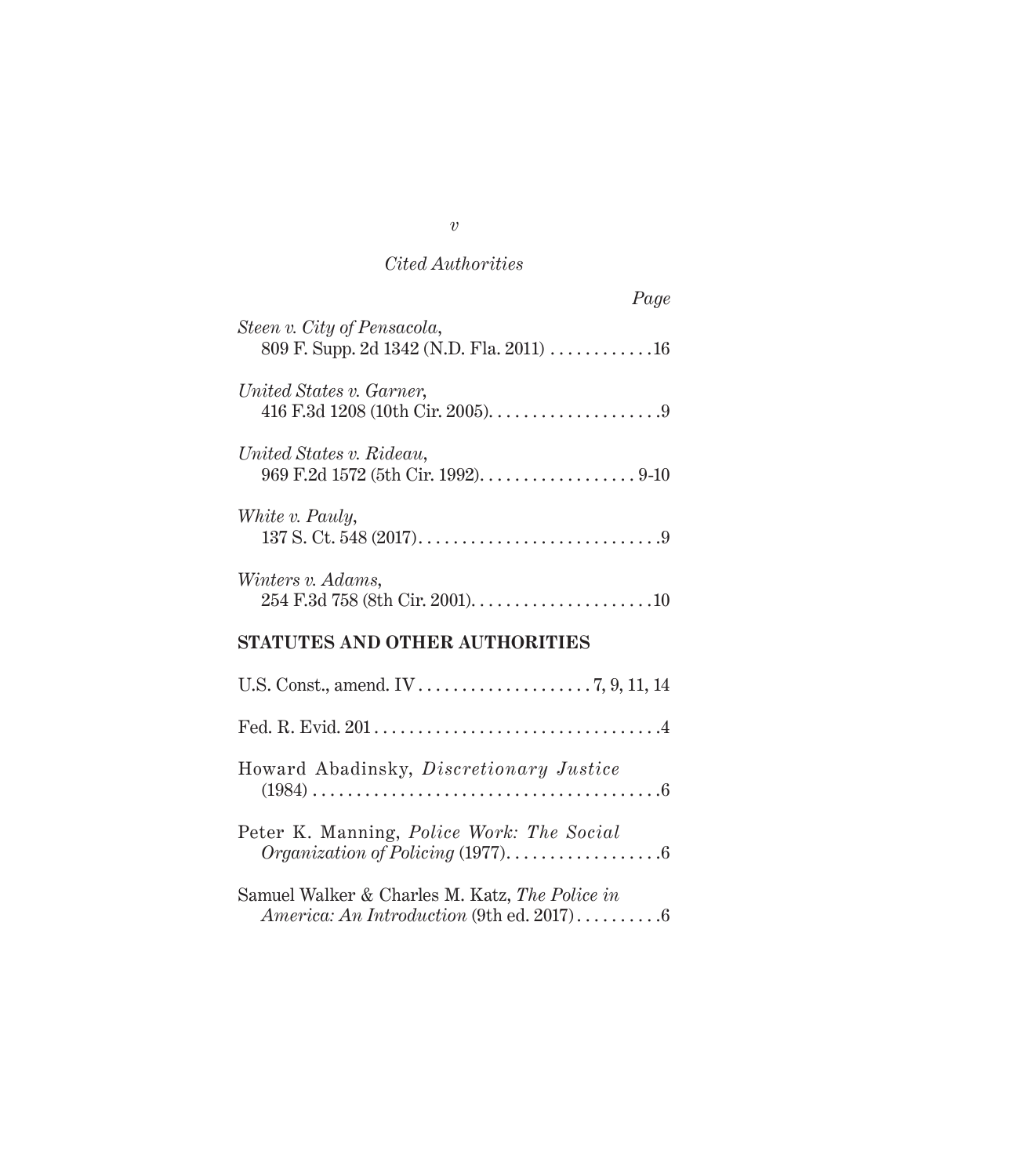# *Cited Authorities*

|                                                                                                              | Page |
|--------------------------------------------------------------------------------------------------------------|------|
| Samuel Walker, Taming The System: The Control<br>of Discretion in Criminal Justice 1950-1990                 |      |
|                                                                                                              |      |
|                                                                                                              |      |
| U.S. Dep't of Justice, Bureau of Justice Statistics,                                                         |      |
| E. Davis, A. Whyde, & L. Langton, Contacts                                                                   |      |
| Between Police and the Public, 2015                                                                          |      |
| $(0ct. 11, 2018) \ldots \ldots \ldots \ldots \ldots \ldots \ldots \ldots \ldots \ldots \ldots \ldots \ldots$ |      |
| U.S. Dep't of Justice, Federal Bureau of                                                                     |      |
| Investigation, Law Enforcement Officers                                                                      |      |
| Killed and Assaulted, 2017 (Spring $2018$ )7-8                                                               |      |

*vi*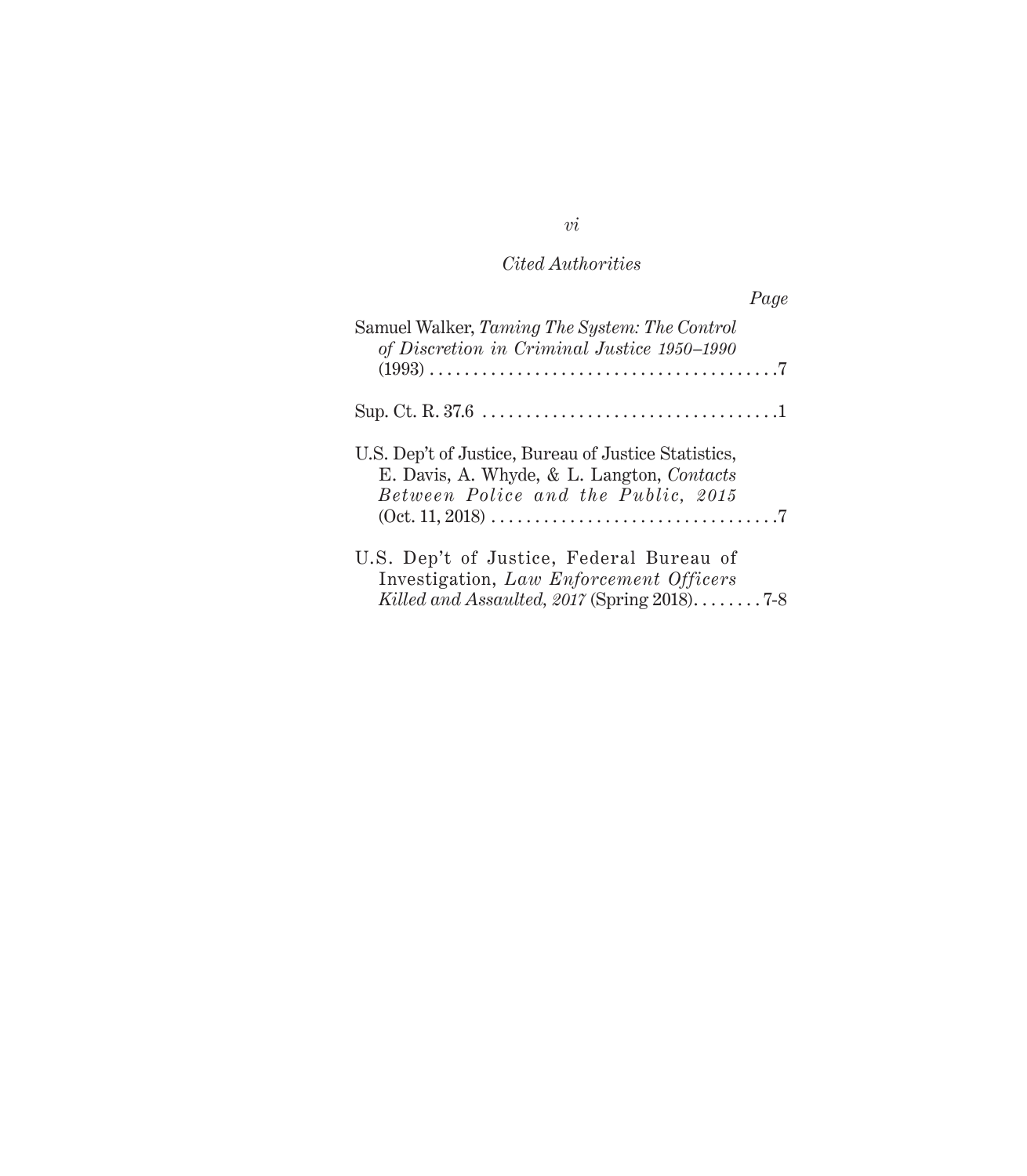### **IDENTITY AND INTEREST OF** *AMICI CURIAE***<sup>1</sup>**

The National Association of Police Organizations ("NAPO") is a coalition of police unions and associations from across the United States. NAPO advances the interests of America's law enforcement officers. Founded in 1978, it is the strongest unified voice supporting law enforcement in the country. It represents over 1,000 police units and associations, over 241,000 sworn law enforcement officers, and more than 100,000 citizens who share a common dedication to fair and effective law enforcement. NAPO often appears as *amicus curiae* in cases of special importance on behalf of law enforcement officers to protect officers' legal and constitutional rights.

The National Sheriffs' Association (the "NSA") is a non-profit association formed under 26 U.S.C. § 501(c)(4). Formed in 1940, the NSA seeks to promote the fair and efficient administration of criminal justice throughout the United States and to advance and protect the Office of Sheriff throughout the United States. The NSA has over 20,000 members and is the advocate for 3,080 sheriffs throughout the United States. The NSA also works to promote the public interest goals and policies of law enforcement throughout the nation. It participates in the judicial process where the vital interests of law enforcement and its members are affected.

<sup>1.</sup> Pursuant to this Court's Rule 37.6, counsel for the *amici curiae* certify that this brief was not authored in whole or in part by counsel for any party and that no person or entity other than the *amici curiae* or its counsel has made a monetary contribution to the preparation or submission of this brief. The parties have consented to the filing of this brief and received appropriate notice.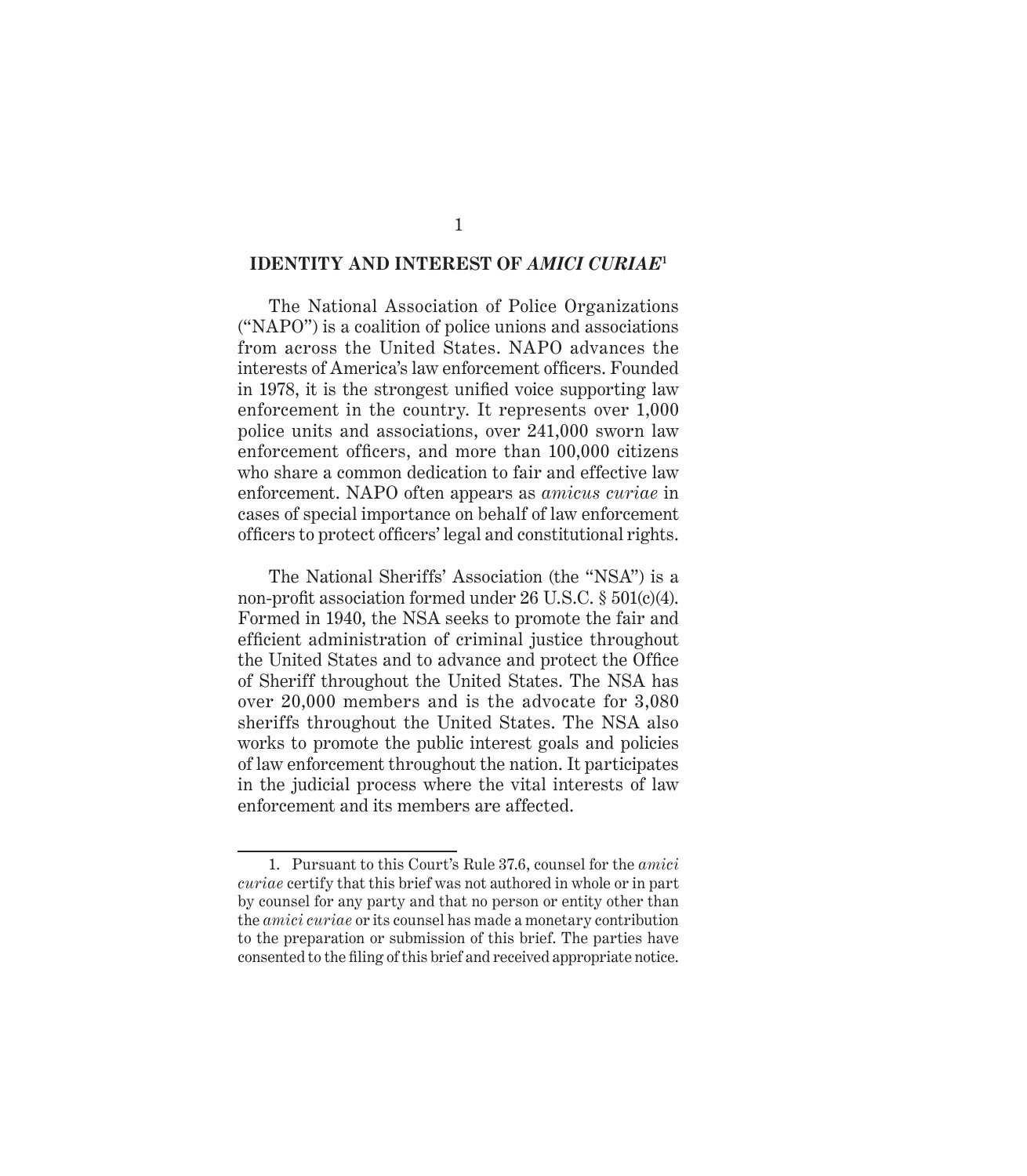The International Municipal Lawyers Association ("IMLA") is a non-profit, professional organization of over 2,500 local government entities, including cities, counties, and special district entities, as represented by their chief legal officers, state municipal leagues, and individual attorneys. Since 1935, IMLA has served as a national, and now international, clearinghouse of legal information and cooperation on municipal legal matters. IMLA's mission is to advance the responsible development of municipal law through education and advocacy by providing the collective viewpoint of local governments around the country on legal issues before federal and state courts.

The *amici curiae* have a strong interest in this case because they represent the thousands of law enforcement officers across the country who, like Officers Chung, Critchlow, and Kardash ("Officers"), spend most of their time not investigating crimes, but addressing situations that arise every day when people in the community need help or assistance. Without guidance as to how this part of their job interrelates with qualified immunity and their potential liability for their actions, those officers will be disincentivized from acting in their community caretaking role.

#### **INTRODUCTION**

This case presents a novel question of law on which all law enforcement officers need this Court's guidance. To protect their communities, officers make difficult decisions every day in response to unforeseen and often dangerous circumstances. This Court has provided an extensive body of law governing how those decisions can be made during the investigation of crimes. However, despite popular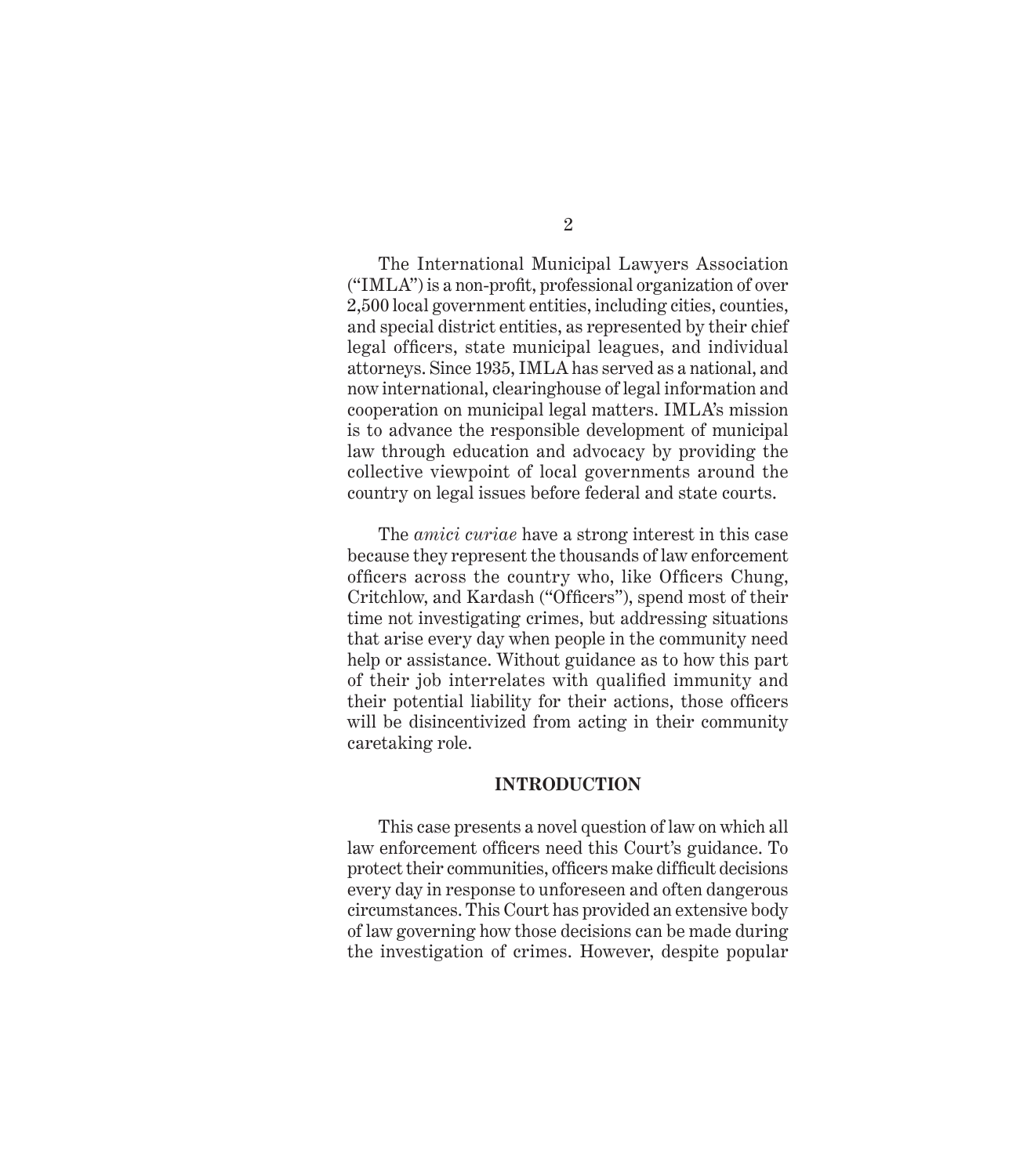perception, 70–80% of officers' time is spent performing activities "divorced" from criminal investigations—what this Court has called "community caretaking" functions. While the moniker "community caretaker" sounds benign, this role is not without risk. Officers have been killed by traffic when handling non-criminal situations, and 9,397 officers were assaulted in non-criminal incidents in 2017.

When officers act as "community caretakers," their duties and liabilities are unclear. The lower courts have recognized this lack of clarity when analyzing the application of qualified immunity in excessive force cases. Certain courts found that using the Court's *Graham*<sup>2</sup> factors to evaluate excessive force in the community caretaker context is inappropriate because the factors presume the existence of a crime and unfairly weigh the analysis against officers. While those courts use a different analysis, other courts continue to apply *Graham*. This divergence has caused inconsistency and uncertainty in the law. The uncertainty and risk of liability or unwarranted suit could lead to officers choosing not to act in situations without an active crime.

The Officers in this case acted in their role as community caretakers. Because almost all existing law on qualified immunity is tailored to situations involving crime fighting, not caretaking, the *amici curiae* respectfully request that the Court take this case and clarify the law as follows: (i) the community caretaking doctrine applies to excessive force cases and provides an overarching context for analyzing qualified immunity; (ii) the three factors used to evaluate the constitutionality of the use

<sup>2.</sup> *Graham v. Connor*, 490 U.S. 386 (1989).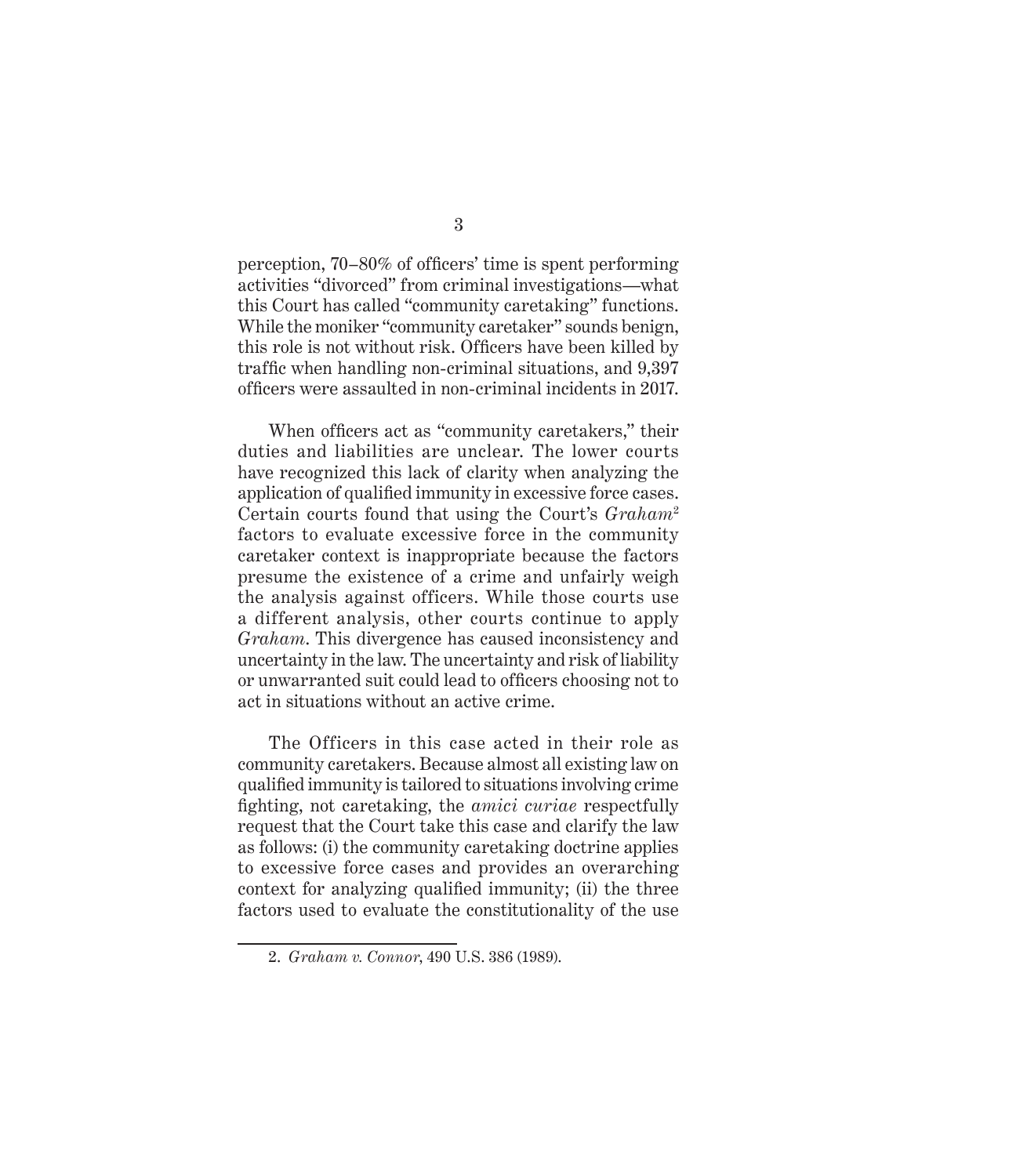of force in *Graham* are inappropriate to review excessive force cases where community caretaking is involved; and (iii) there is no clearly established law governing the particular conduct in this case.

### **FACTUAL BACKGROUND**

Qualified immunity depends on the particular facts and circumstances of each case. The *amici curiae* accept the agreed facts set out in the Petition, but the record and other publicly available sources whose accuracy cannot reasonably be questioned<sup>3</sup> provide additional facts that shed light on the questions presented in the Petition.

Honolulu is the biggest city in the state of Hawaii, with an urban population of 350,395 on an island with almost a million residents.4 The street where the incident took place is in downtown Honolulu, the 300 block of South King Street, where an average of 24,543 vehicles pass daily.<sup>5</sup> It

5. U.S. Dep't of Transport., Fed. Highway Admin., Policy & Gov'tal Affairs, Office of Highway Policy Info., *Highway Performance Monitoring System*. The data for roadways in Honolulu, Hawaii, is searchable at the following link: https://www. arcgis.com/home/webmap/viewer.html?useExisting=1&layers=c2d5d

<sup>3.</sup> Federal Rule of Evidence 201 allows the Court to judicially notice these facts.

<sup>4.</sup> Hawaii Demographics, https://www.hawaii-demographics. com/cities\_by\_population (last visited Dec. 15, 2018) (compiling 2010 census data). As of the 2010 census, the population of the County of Honolulu was 953,207. United States Census Bureau, Quick Facts, Honolulu County, Hawaii, https://www.census.gov/ quickfacts/fact/dashboard/honolulucountyhawaii/PST045217 (last visited Dec. 15, 2018).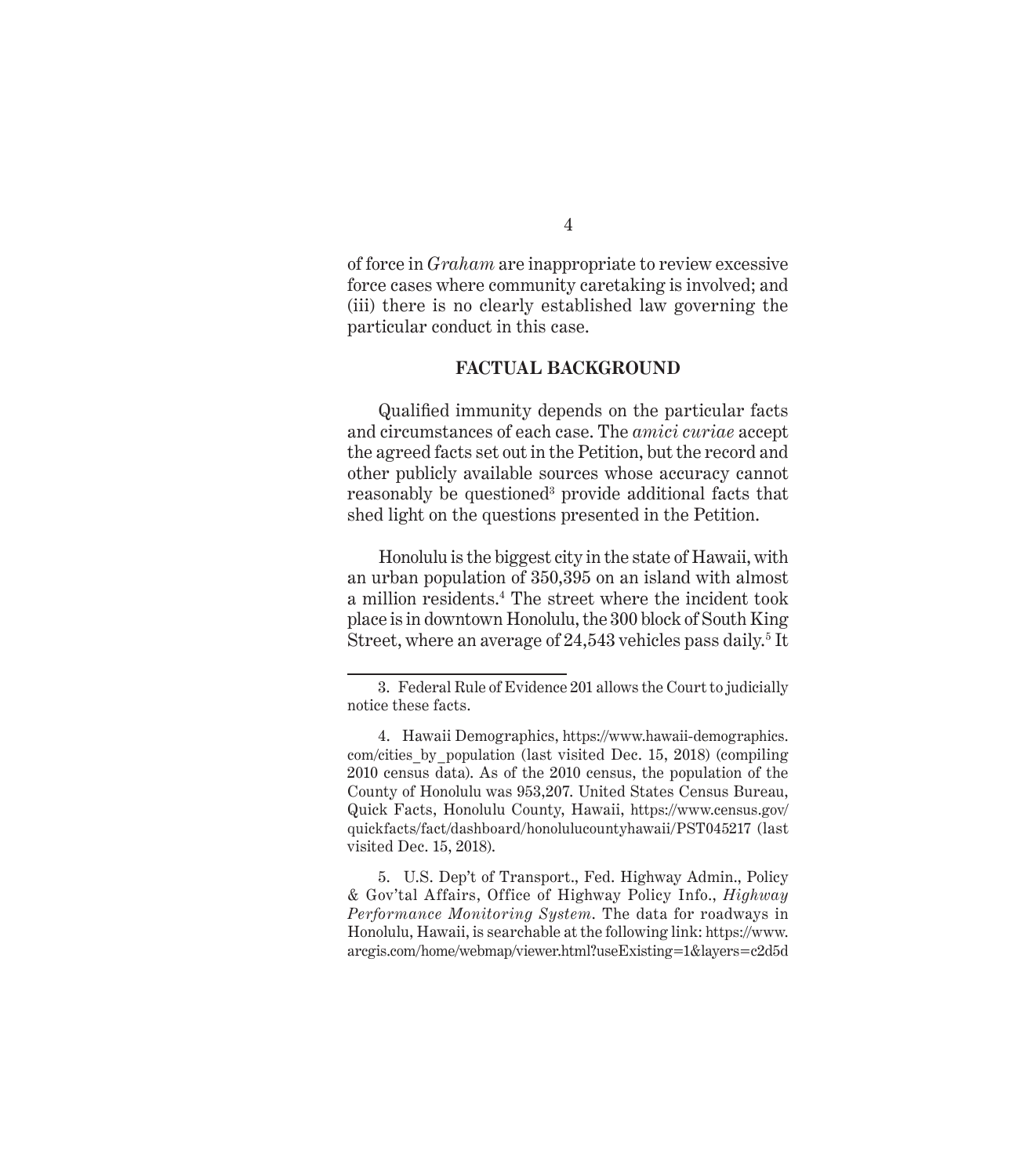was dark; the sun had set two hours earlier at 6:40 p.m.<sup>6</sup> ER 0132 ¶ 2. "[N]o officers [were] directing traffic at the time," ER 0132 ¶ 5, ER 0139 ¶ 14, instead cars were stopped at the intersection "waiting for [Officers] to clear the road," ER 0126 ¶ 2.

The Officers faced a situation where a "man dressed in dark clothing" was in the "middle" of a six-laned roadway, ER 0132 ¶ 1, and had to make a decision on how to respond in order to protect Haleck, other motorists, as well as themselves, ER 0149 ¶ 39. Because it was dark with minimal lighting and cars were only beginning to stop, Critchlow's "immediate thought was just to get [Haleck] off the roadway so he doesn't get hit by a car." ER 0213 41:6–12. Haleck was approximately six feet tall and weighed two hundred pounds—much larger than either Chung or Critchlow. ER 0132 ¶¶ 6–7. By the time Chung tased Haleck the second time at 8:26 p.m., SER042 ¶ 22, the Officers had been attempting to get him out of the street for 11 minutes. He was neither sprayed nor tased after he fell to the ground, SER042 ¶¶ 22–24, even though he was flailing, squirming, and kicking such that it took six officers to place him in handcuffs, ER 0134 ¶¶ 34–35, ER 0220.

<sup>9</sup>c7faf84262a87f545ffe65487a&layerId=0 (last visited Dec. 19, 2018). At that link, the undersigned searched the address "300 S King Street Honolulu," which is approximately the intersection of South King Street and Richards Street where the incident took place. Clicking on the roadway segment of South King Street reveals the embedded data for that segment, including "AADT" (annual average daily traffic).

<sup>6.</sup> timeanddate.com, Honolulu, Hawaii, USA — Sunrise, Sunset, and Daylength, March 2015, https://www.timeanddate.com/ sun/usa/honolulu?month=3&year=2015 (last visited Dec. 15, 2018).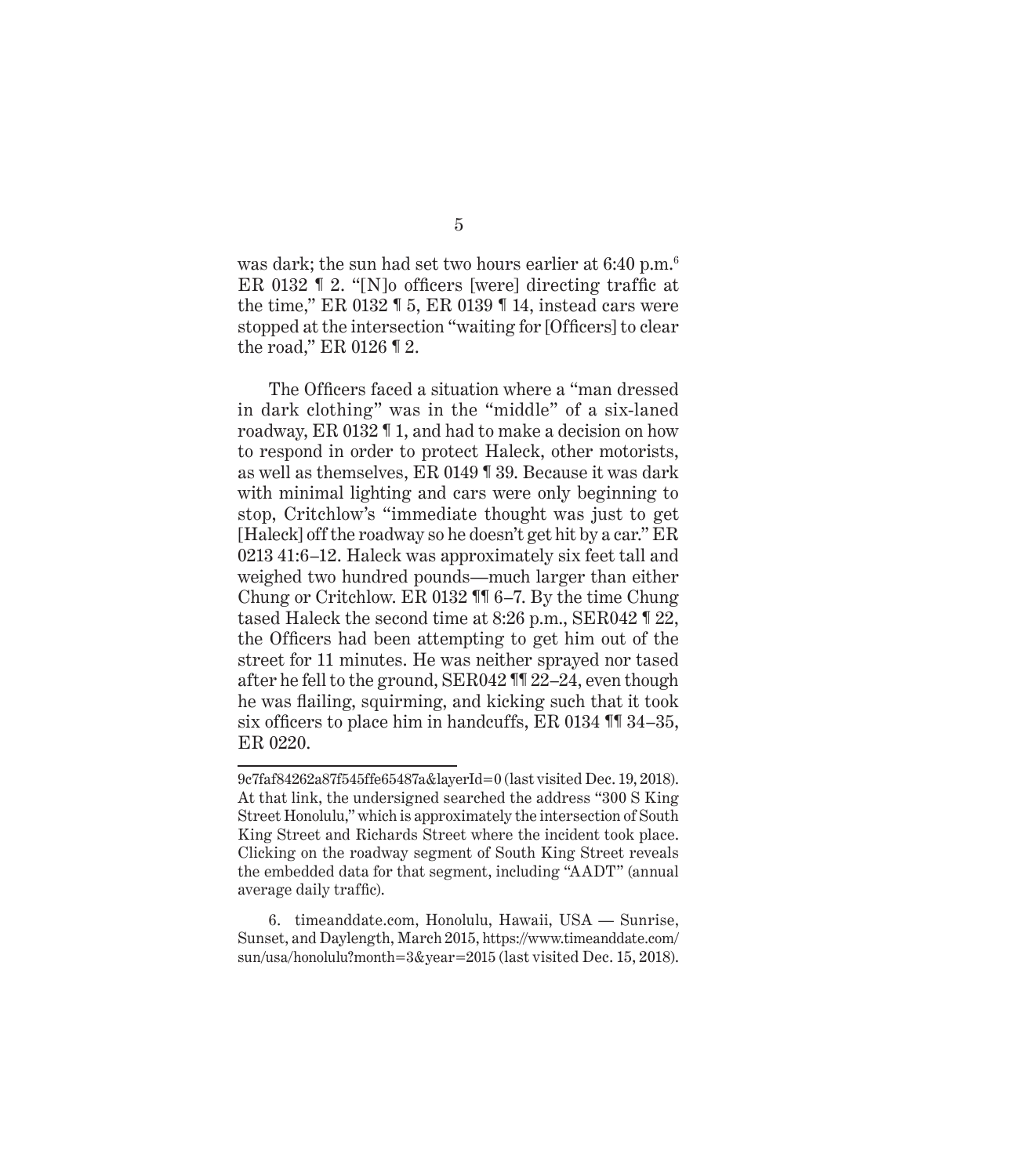#### **ARGUMENT**

### **I. MOST POLICE ACTIVITIES INVOLVE THE NON-INVESTIGATORY FUNCTION OF COMMUNITY CARETAKING.**

In 1973, this Court recognized local law enforcement officers' "community caretaking functions," activities "totally divorced from the detection, investigation, or acquisition of evidence relating to the violation of a criminal statute." *Cady v. Dombrowski*, 413 U.S. 433, 441 (1973). In fact, it is an "enduring myth" that "the police are primarily crime fighters." Samuel Walker & Charles M. Katz, *The Police in America: An Introduction* 17 (9th ed. 2017) (citations omitted). But "reality" is "very different." *Id*. Studies show crime-related calls represent only 19% of all 911 calls to law enforcement. *Id*. at 18–20, Ex. 1–1; *id*. at 228–29, Ex. 7-7 ("The most important finding is that only 20–30 percent of all calls for service involve criminal law enforcement.").

Thus, the clear majority, from 70–80%, of officers' activities are related to non-crime incidents. "The police are not primarily crime fighters but are peacekeepers and problem solvers." *Id*. at 228; *see id.* at 150–81 (chapter examining officers' non-crime related role, "Peacekeeping and Order Maintenance"); *see also* Howard Abadinsky, *Discretionary Justice* 15–16 (1984) (listing four primary police goals, only one of which is "control of crime," and listing ten objectives of police, only two of which involve crime); Peter K. Manning, *Police Work: The Social Organization of Policing* 108–09, 126 n.10 (1977) (citing study of West Coast police department where "Crimerelated functions" comprised only 27% of police time);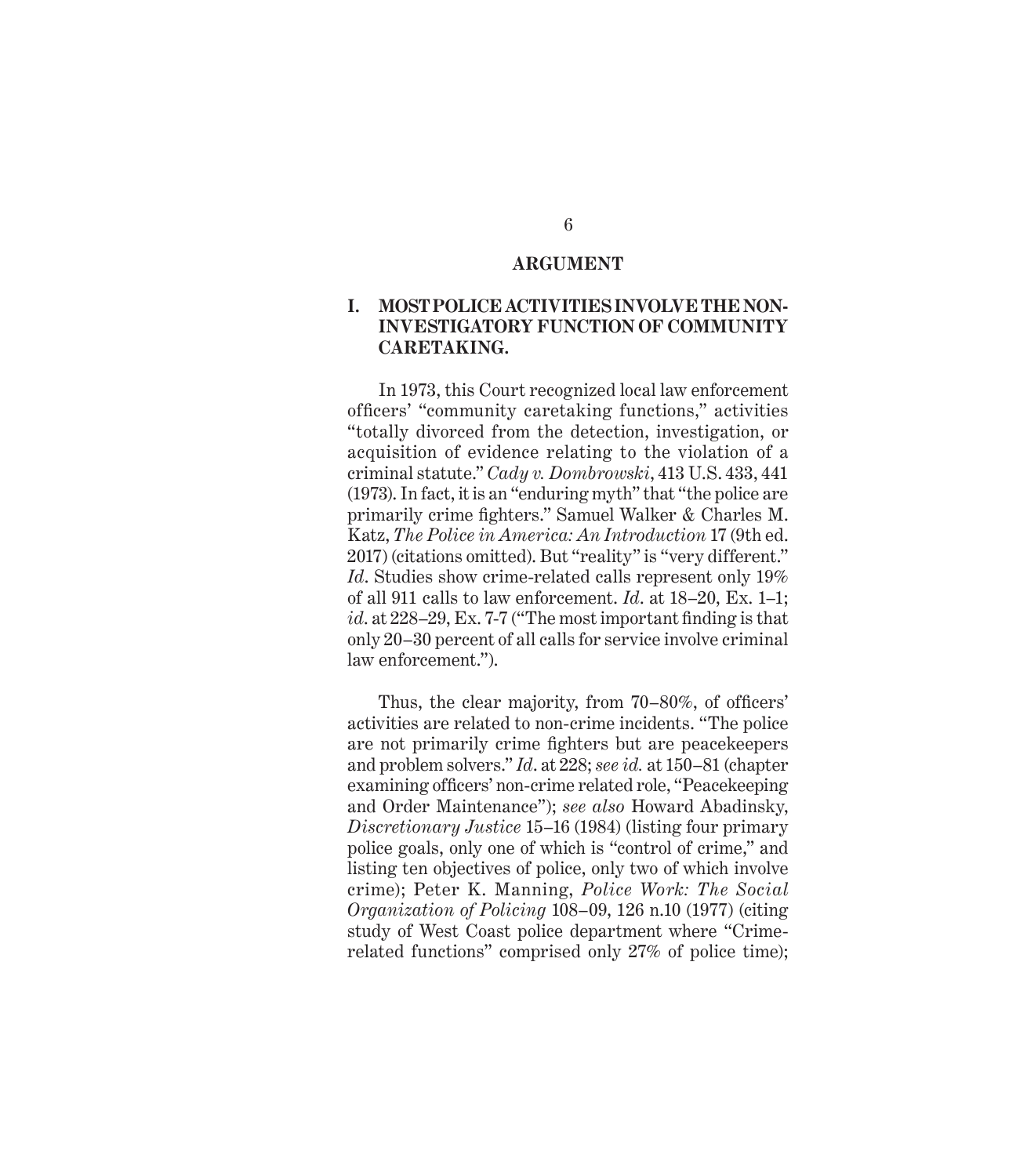Samuel Walker, *Taming The System: The Control of Discretion in Criminal Justice 1950–1990* 46 (1993) (in discussing limitations on police discretion imposed by the Fourth Amendment, observing "criminal law enforcement represents only a part of police work—between 20 and 30 percent of a patrol officer's activities" (citation omitted)).

In 2015, reports of a "non-crime emergency" were the third most common reason for contacts between the public and the police. U.S. Dep't of Justice, Bureau of Justice Statistics, E. Davis, A. Whyde, & L. Langton, *Contacts Between Police and the Public, 2015*, p. 8 (Oct. 11, 2018), NCJ 251145, http://www.bjs.gov/index. cfm?ty=pbdetail&iid=6406 (finding most common reasons for police contact are: (i) reporting a possible crime (23.1 million contacts); (ii) being pulled over in a traffic stop (22.7 million contacts); and (iii) "reporting a non-crime emergency" (12 million contacts)). When officers initiated contacts with the public in 2015, after excluding traffic stops (which account for 85% of contacts), 6.3% of officerinitiated contacts were for reasons "other" than street stops (6.7%) and arrests (1.9%). *Id*. at 10. When the public initiated contacts with officers, almost a third, 26.9%, were for non-crime emergencies. *Id*. at 18.

Even though such interactions may not involve a crime, they are not without risk to law enforcement officers' safety. The Federal Bureau of Investigation compiles statistics showing that these encounters endanger the lives of officers. This case, for example, involves officers on foot, outside of the patrol vehicle, in a busy street. Since 2013, 40 officers have been fatally struck by other vehicles. U.S. Dep't of Justice, Federal Bureau of Investigation, *Law Enforcement Officers Killed and Assaulted, 2017*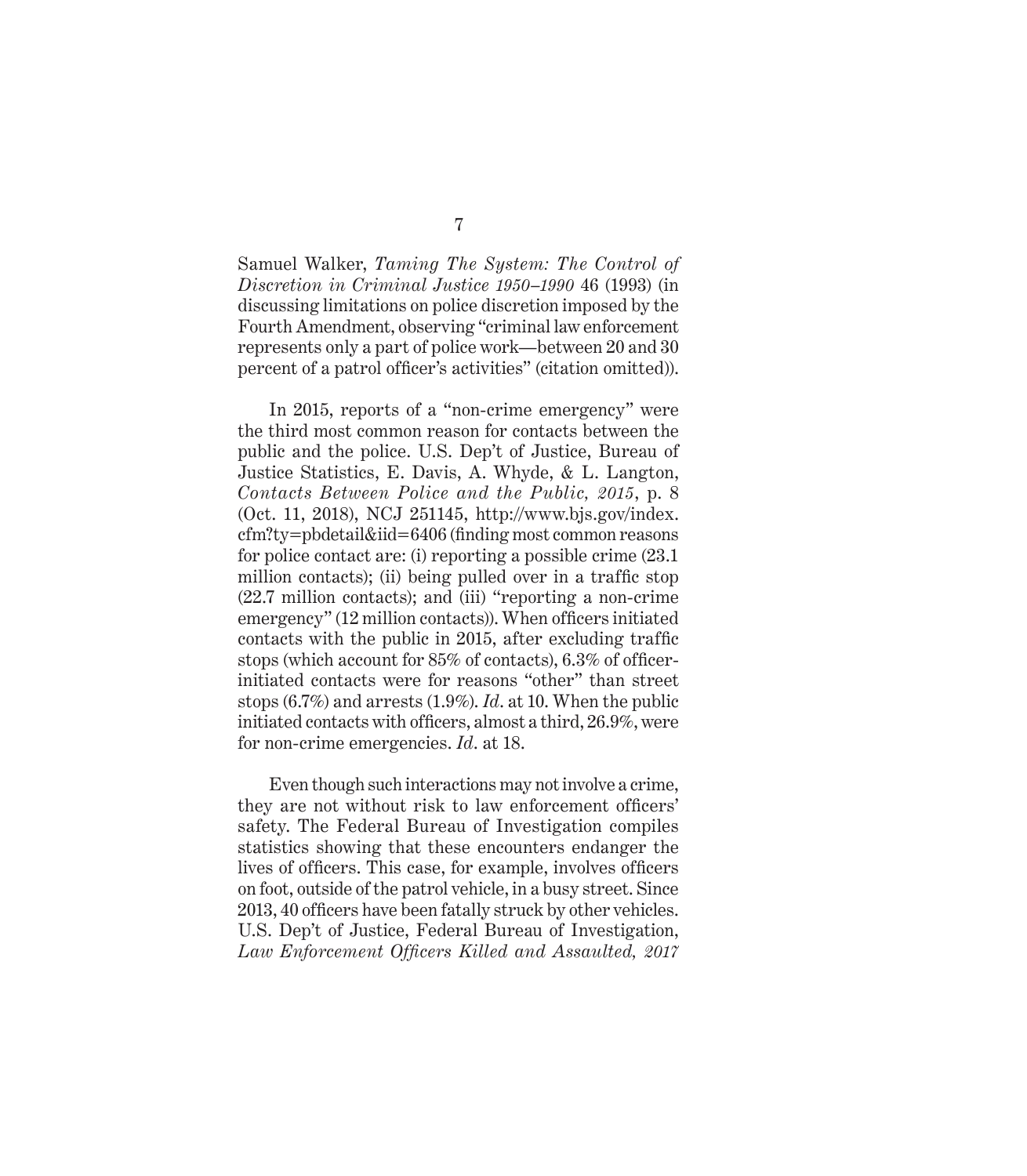Table 65 (Spring 2018), retrieved Dec. 11, 2018, from https://ucr.fbi.gov/leoka/2017/topic-pages/tables/table-65. xls. Officers' assistance in non-criminal situations can easily lead to an officer assault or injury. For example, 9,397 officers were assaulted in non-criminal incidents in 2017. *Id*., Table 84, retrieved Dec. 11, 2018, from https:// ucr.fbi.gov/leoka/2017/topic-pages/tables/table-84.xls. In 68.4% of those incidents, the only "weapons" involved were "personal weapons"—hands, fists, or feet. *Id*., Table 88, retrieved Dec. 11, 2018, from https://ucr.fbi. gov/leoka/2017/topic-pages/tables/table-88.xls; *see id*., Overview, retrieved Dec. 11, 2018, from https://ucr.fbi. gov/leoka/2017/topic-pages/assaults\_topic\_page\_-2017 (defining "personal weapons").

The Ninth Circuit properly found that the encounter Chung, Critchlow, and Kardash had with Haleck was within this non-criminal ambit—their community caretaker functions. But the Ninth Circuit ignored the objective facts of the circumstances the Officers faced as they tried to corral Haleck, in the dark, from the middle of the six-lane street in downtown Honolulu and failed to address the interaction between the community caretaker and qualified immunity doctrines.

### **II. THE COURT SHOULD CLARIFY HOW TO ANALYZE QUALIFIED IMMUNITY IN THE COMMUNITY CARETAKING CONTEXT.**

Qualified immunity is immunity from suit, not merely a defense at trial. *Mitchell v. Forsyth*, 472 U.S. 511, 526 (1985). It acts as a gatekeeper, protecting all law enforcement officers from suit except for "the plainly incompetent or [those] who knowingly violate the law."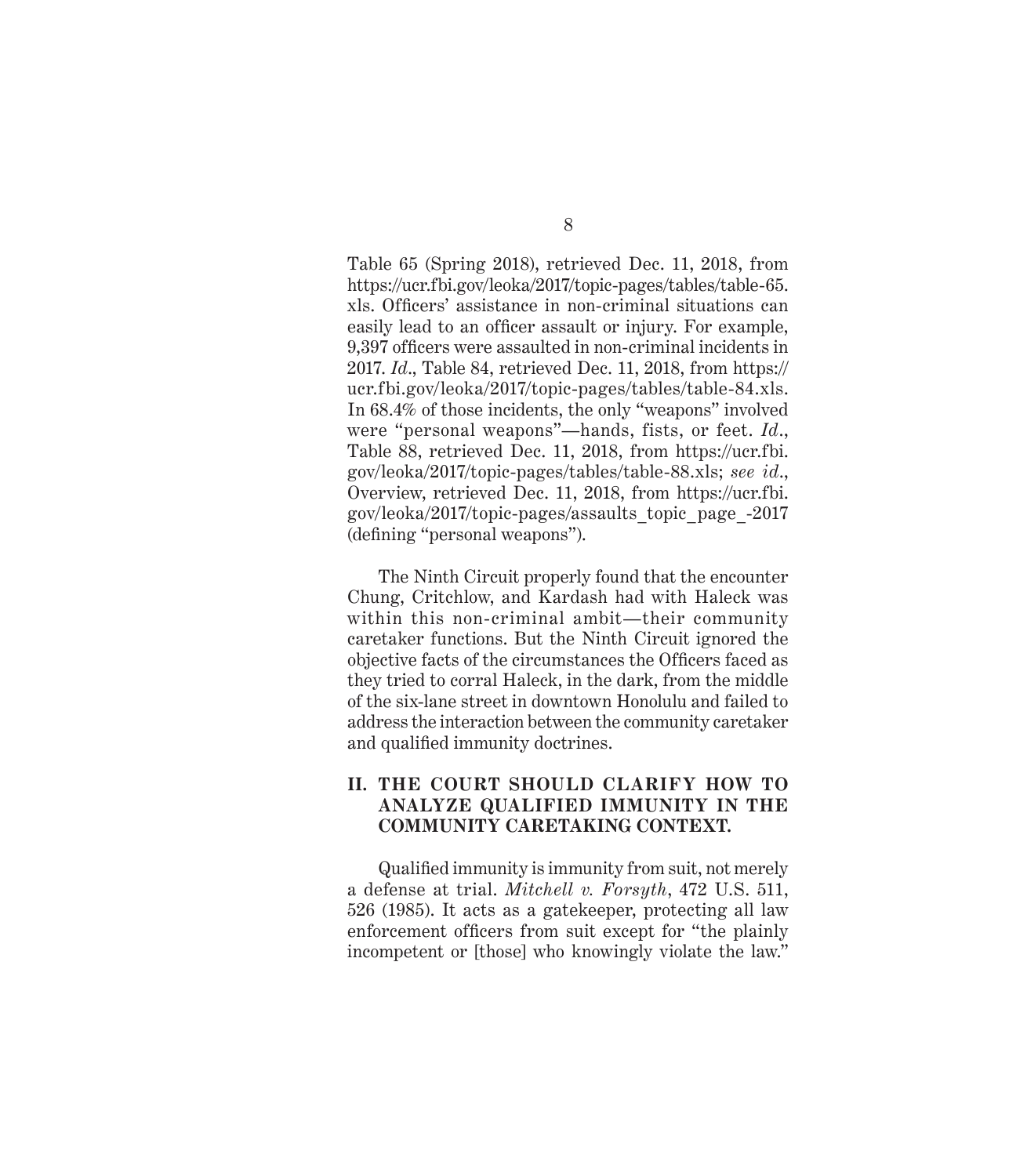*White v. Pauly*, 137 S. Ct. 548, 551 (2017) (internal quotation and citation omitted). It is therefore incumbent on lower courts to apply the correct qualified immunity analysis because the very purpose of qualified immunity "'is effectively lost if a case is erroneously permitted to go to trial.'" *Id*. at 551–52 (quoting *Pearson v. Callahan*, 555 U.S. 223, 231 (2009)).

To determine whether qualified immunity applies, courts analyze whether (1) officers infringed upon a constitutional right and (2) the law was so clearly established at the time that the officers would have known the actions they took were unconstitutional. The Ninth Circuit did not consider the community caretaker doctrine in its analysis, instead relegating the doctrine to a brief aside at the end of the opinion where it noted that the Officers were acting in their community caretaker capacity. This cannot be the proper analysis.

The community caretaker doctrine is an exception to the Fourth Amendment's warrant requirement. Just like every other warrant exception (plain view and exigent circumstances, for example), it provides officers with the basis to conduct searches and seizures. These exceptions typically involve the question of whether evidence discovered without a warrant is admissible to prove a criminal charge. *See, e.g., Cady*, 413 U.S. at 437–39 (admission of evidence of murder found in automobile inventory search); *South Dakota v. Opperman*, 428 U.S. 364, 366–67 (1976) (admission of evidence of "marihuana" possession found in inventory search); *United States v. Garner*, 416 F.3d 1208, 1211–14 (10th Cir. 2005) (admission of firearm discovered when checking on man slumped or laying down in a field); *United States v. Rideau*, 969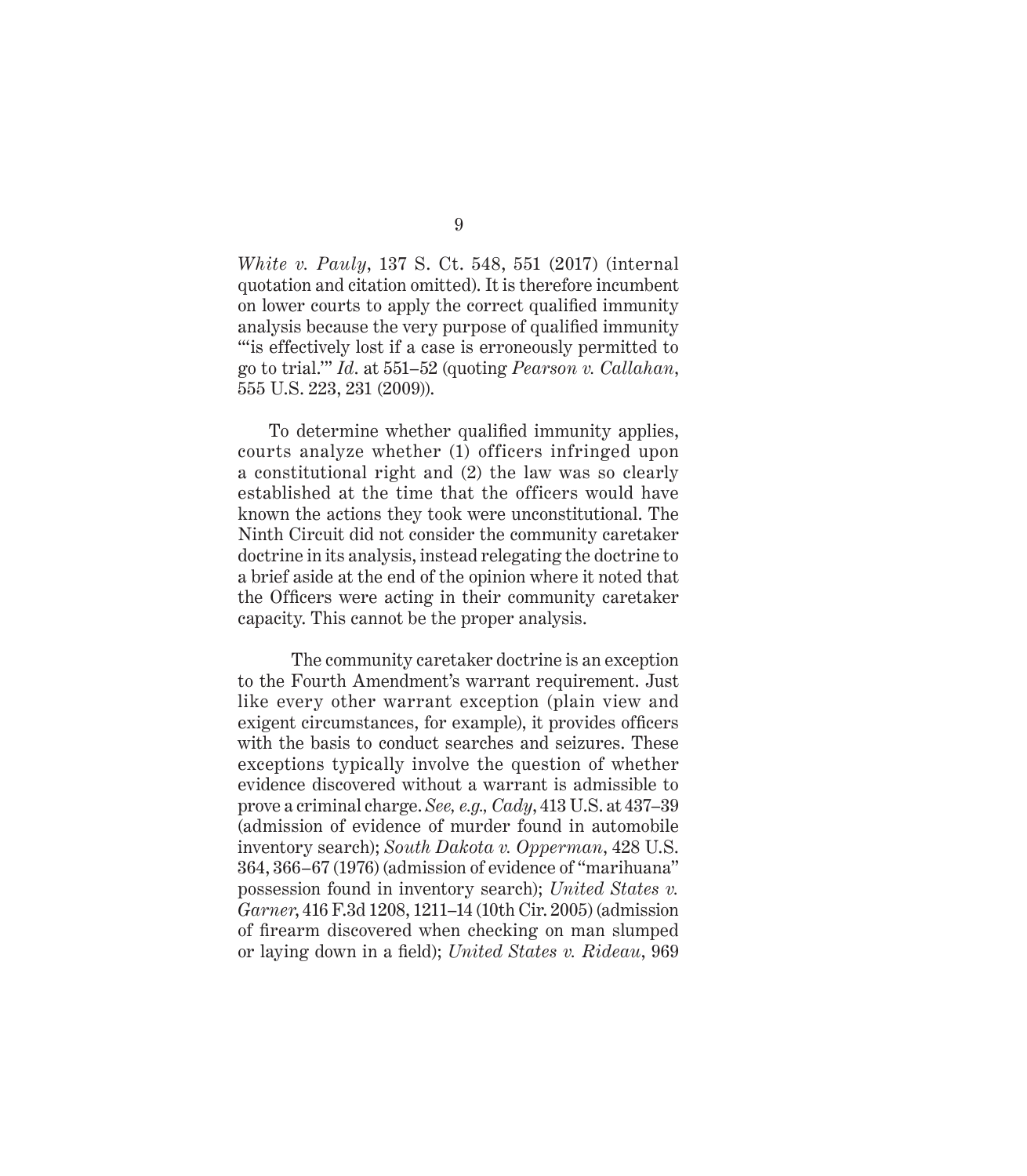F.2d 1572, 1574–75 (5th Cir. 1992) (admission of firearm discovered when removing drunk man from road).

This case does not involve an evidentiary issue. It involves the use of force. When courts evaluate uses of force, they must examine the reasonableness of the officer's conduct in the context in which the encounter occurred, which is usually a crime in progress, an arrest, or other investigatory matter—the context in which *Graham* and its factors arose. In the present case, however, the Officers were acting in their community caretaker role, and this Court has not provided guidance for analyzing qualified immunity in that context.

In this vacuum, the circuit courts have taken varied, inconsistent approaches in the few cases where they have recognized the community caretaker doctrine as part of the qualified immunity analysis. *See Estate of Hill v. Miracle*, 853 F.3d 306, 314–16 (6th Cir. 2017) (applying a different modified version of the *Graham* factors in community caretaking case); *Kent v. Oakland Cty.*, 810 F.3d 384, 396 (6th Cir. 2016) (acknowledging community caretaker role when officer tased unarmed man in his home when the man attempted to prevent EMTs from resuscitating his deceased father, but applying *Graham* factors and looking beyond community caretaker cases in defining clearly established law); *MacDonald v. Town of Eastham*, 745 F.3d 8, 13–15 (1st Cir. 2014) (noting "disarray" in law on community caretaker doctrine but that case law addressing the exception does not provide "the sort of red flag that would have semaphored to reasonable police officers that their entry into the plaintiff's home was illegal"); *Martin v. City of Oceanside*, 360 F.3d 1078, 1082–83 (9th Cir. 2004) (finding that officers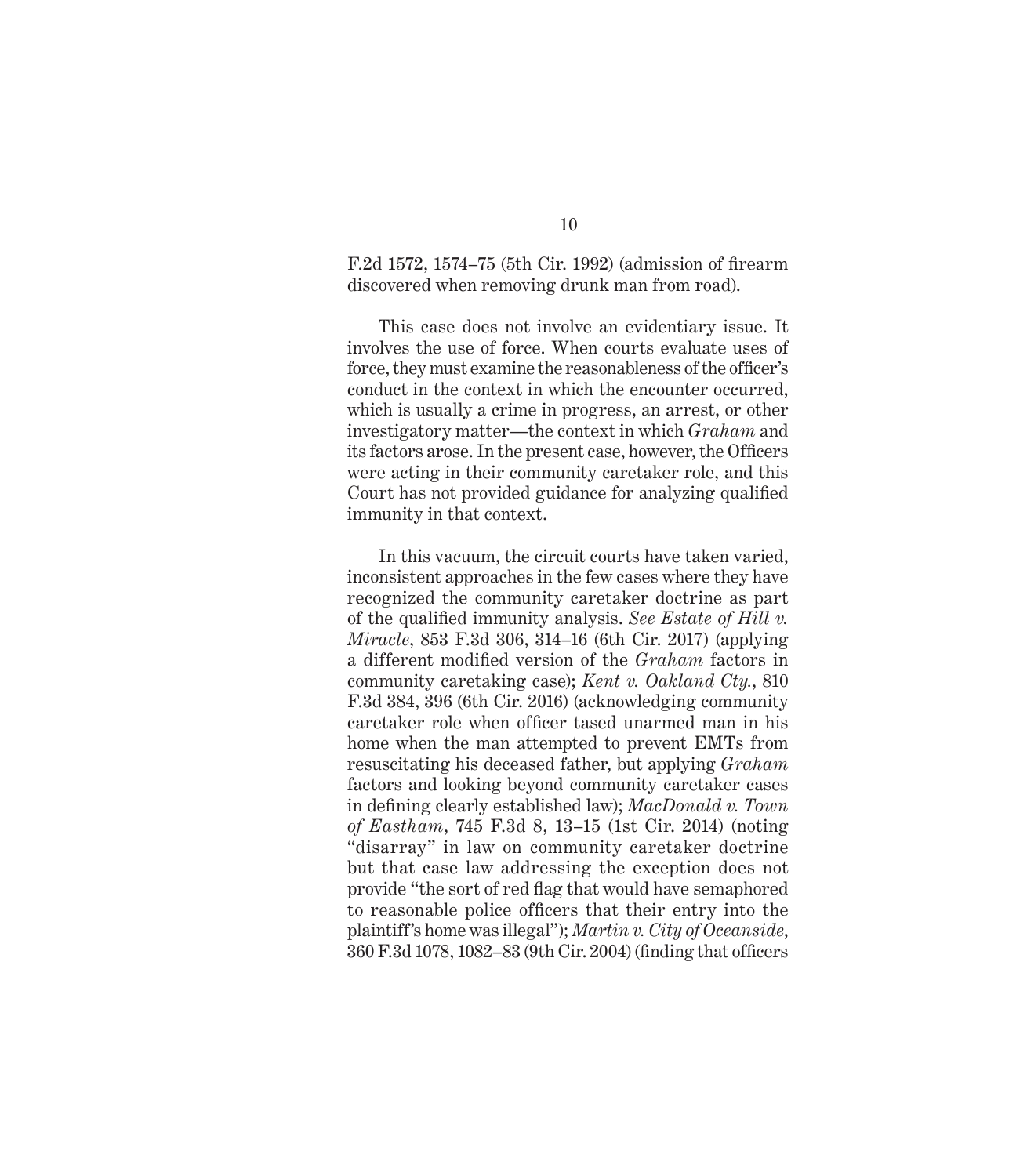were justified in entering home as community caretakers under "emergency aid" exception to warrant requirement); *Winters v. Adams*, 254 F.3d 758, 766 (8th Cir. 2001) (finding that officers could not have violated clearly established law when "the availability of the community caretaking function as an alternative to reasonable suspicion under *Terry v. Ohio* [was] still a subject of debate in the courts"); *see also Ames v. King Cty.*, 846 F.3d 340, 345–50 (9th Cir. 2017) (applying modified version of *Graham* factors and finding officer's violent, physical removal of woman from vehicle did not violate Fourth Amendment when officer was acting in community caretaker role to aid woman's son who needed immediate medical attention).

By improperly divorcing this Court's law on Fourth Amendment exceptions from this Court's law on qualified immunity, the Ninth Circuit created confusion for officers and disincentivized them from assisting citizens in precarious situations because the officers do not know the limits of what conduct is constitutional.

### **III. THE** *GRAHAM* **FACTORS DO NOT PROVIDE AN ADEQUATE ANALYSIS IN THE COMMUNITY CARETAKING CONTEXT AS TO WHETHER A USE OF FORCE IS CONSTITUTIONAL.**

The Ninth Circuit stated that it evaluated whether Chung, Critchlow, and Kardash violated Haleck's Fourth Amendment rights by using intermediate force under the three-prong test outlined by this Court in *Graham v. Connor*, which evaluates: (1) "the severity of the crime at issue," (2) "whether the suspect pose[d] an immediate threat to the safety of the officers or others," and (3) "whether [the suspect] [was] actively resisting arrest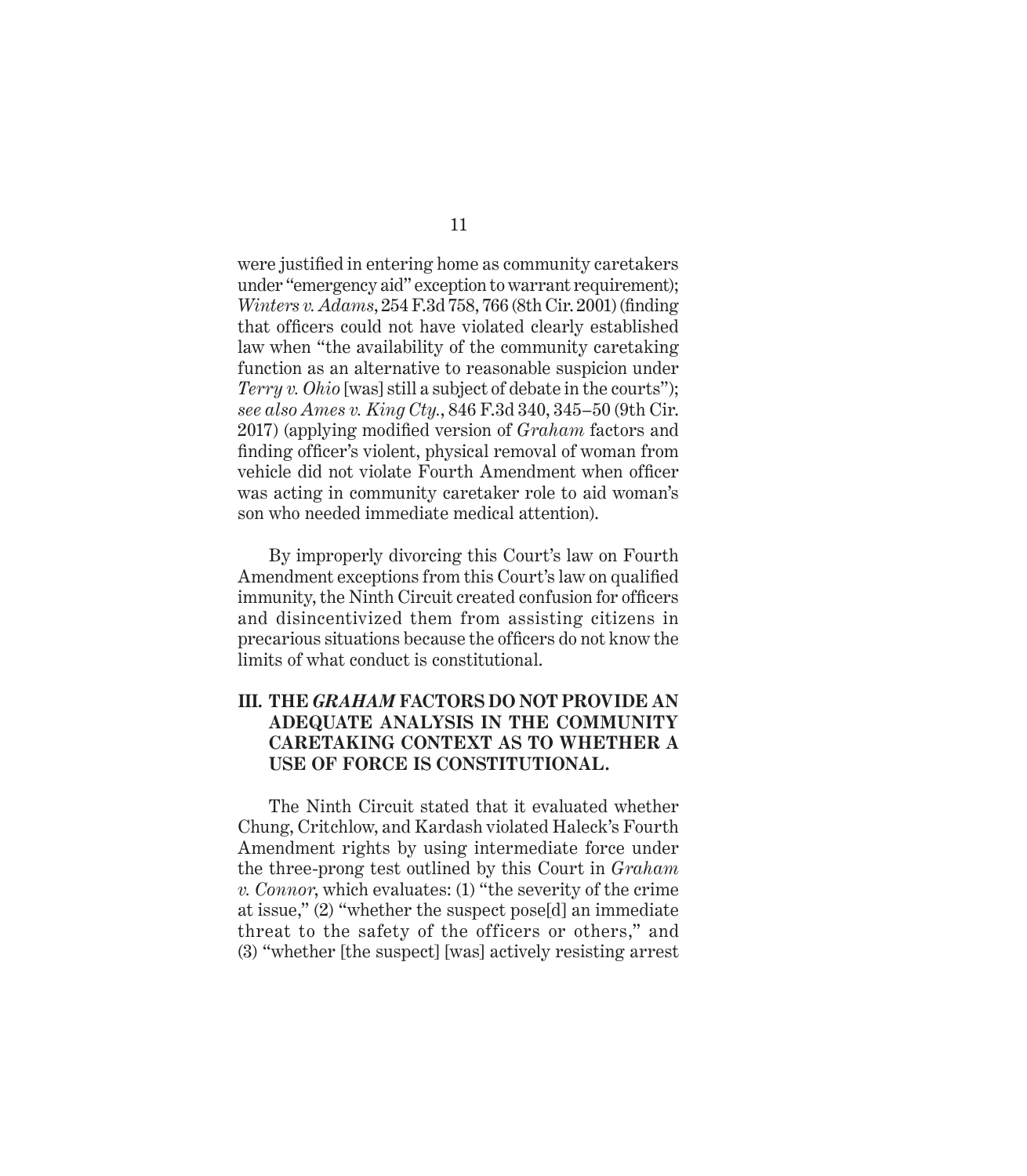or attempting to evade arrest by flight." 490 U.S. 386, 396 (1989). However, rote application of the *Graham* factors is not an appropriate measure of constitutionality when officers act in their role as community caretakers.

Community caretaking involves officer actions apart from investigating crime. Yet, two of the *Graham* factors presume the existence of a crime—the first looks at the "severity of the crime" and the third requires an arrest. Because *Graham* involved an "investigatory stop," the test made sense in that context. 490 U.S. at 389. But *Graham* also provides that courts should look to "whether the officers' actions are 'objectively reasonable' in light of the facts and circumstances confronting them." *Id*. at 397 (citation omitted). Thus, reasonableness is the benchmark for excessive force cases. The question this case poses is how the analysis changes when officers are acting as community caretakers.

Some courts recognize that blind application of the *Graham* factors is inappropriate in the non-investigatory context. For example, in *Estate of Hill v. Miracle*, the Sixth Circuit addressed the use of a taser<sup>7</sup> on a man suffering from a hypoglycemic episode, in bed in his home, surrounded by paramedics. 853 F.3d at 310–11. Hill resisted treatment by the paramedics, and Officer

<sup>7. &</sup>quot;TASER" is a registered trademark for a device that uses electric current to apply force to a person (conducted electrical weapons). *See* Solutions for Law Enforcement, In the Field, AXON, https://www.axon.com/solutions/law-enforcement/in-the-field (last visited Dec. 24. 2018). Courts also refer to these types of devices as stun guns or electroshock weapons. In this brief, the word "Taser" is capitalized or not capitalized based on whether the underlying court capitalized the word.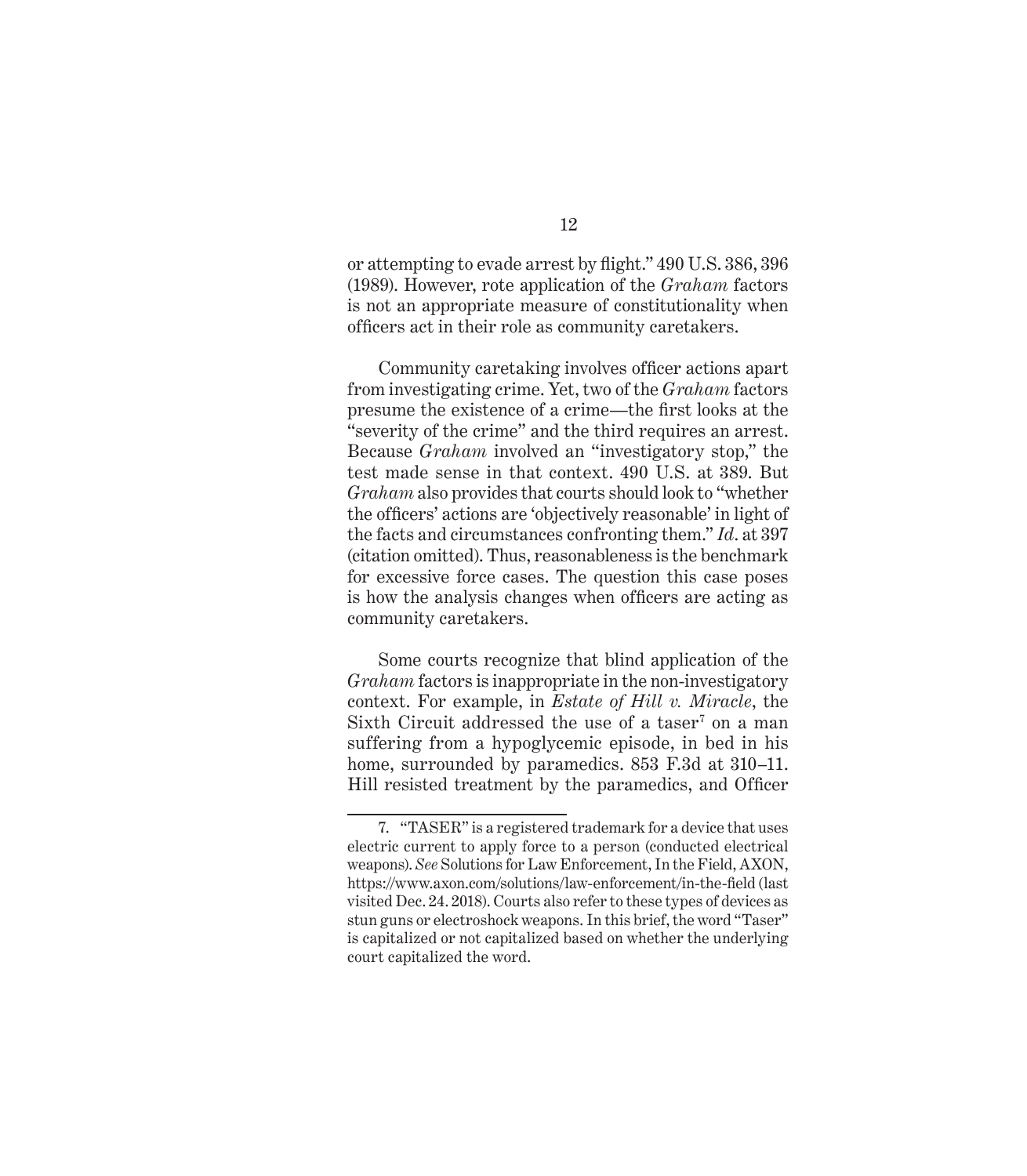Miracle used his taser to subdue Hill long enough for the paramedics to administer the required treatment. *Id*.

The Sixth Circuit refused to merely apply the three *Graham* factors, observing that applying *Graham* to non-criminal situations disfavors reasonableness from the start, unfairly weighing against the officer. *Id*. at 313. Noting that "no appellate court has previously provided any guidance on how to assess objective reasonableness in the present *atypical* situation," the court created an alternative three-part test. *Id.* (emphasis in original). The test did not require evaluation of the "severity" of a potentially nonexistent crime. *Id.* at 314. Instead, it evaluated reasonableness of the force used in the context of the caretaking situation. *Id.*

Similarly, in *Ames v. King County*, the Ninth Circuit reviewed an officer's use of force in removing a driver, Ames, from her truck cab by pulling her hair, taking her down to a prone position on the ground, and slamming her head into the ground three times. 846 F.3d at 344–45. Ames was neither suspected of a crime nor under arrest. *Id*. at 348–49. The officer was attempting to prevent her from driving away with her son, who needed immediate medical attention for a drug overdose. *Id*. at 344–45.

Citing *Cady*, the court found the district court erred when it failed to modify the *Graham* factors to consider that the officer "was acting in her community caretaking capacity." *Id*. at 348. Instead, the court found that the first *Graham* factor should consider the gravity of the serious and life-threatening situation presented to the officers. *Id*. at 349.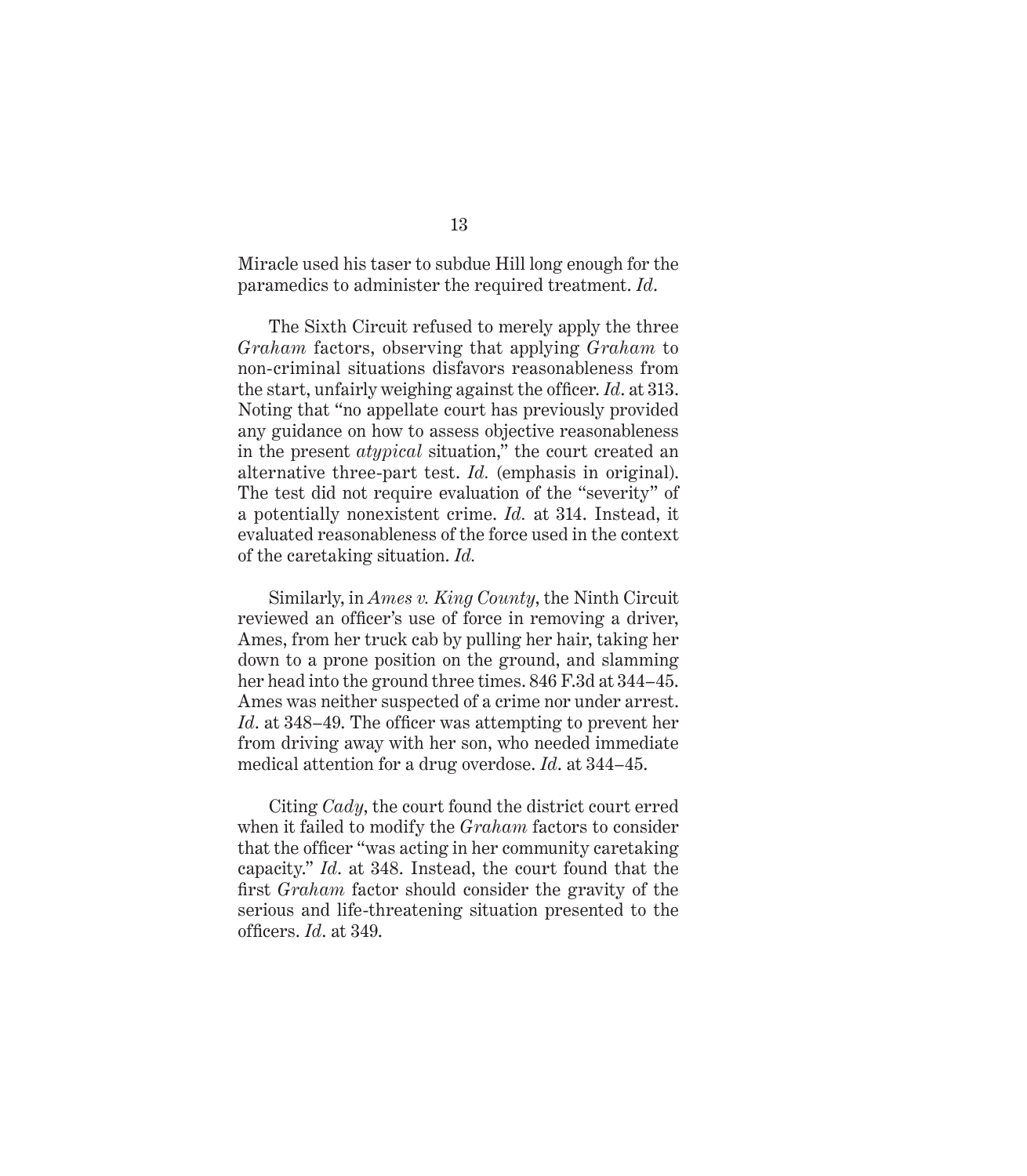In the Officers' case, the Ninth Circuit's failure to consider the community caretaking context in which the situation with Haleck arose strayed from the overarching test of reasonableness required by the Fourth Amendment and *Graham*. This Court should provide guidance on how the constitutionality of law enforcement officers' decisions will be reviewed as they safeguard the public welfare in their community caretaker roles.

IV. THERE WAS, AND IS, NO CLEARLY **ESTABLISHED LAW GIVING HALECK THE RIGHT NOT TO BE SUBJECTED TO INTERMEDIATE FORCE WHILE BLOCKING TRAFFIC IN A BUSY ROADWAY, AT NIGHT, AND REFUSING COMMANDS TO GET OUT OF THE STREET.**

When determining whether a right is clearly established, this Court requires an examination of "whether the violative nature of the *particular* conduct is clearly established." *Mullenix v. Luna*, 136 S. Ct. 305, 308 (2015) (emphasis in original) (internal quotation marks omitted) (quoting *Ashcroft v. al-Kidd*, 563 U.S. 731, 741 (2011)). The Ninth Circuit failed to identify the particular conduct at issue in the present case. The proper inquiry would have asked whether Haleck had a right not to be subjected to intermediate force while moving around in a busy roadway, at night, and refusing to get out of the street. There was, and is, no clearly established law giving Haleck such a right.

As noted in the Petition, there was no binding precedent in the Ninth Circuit to guide the Officers. In the absence of such precedent, the Ninth Circuit looks to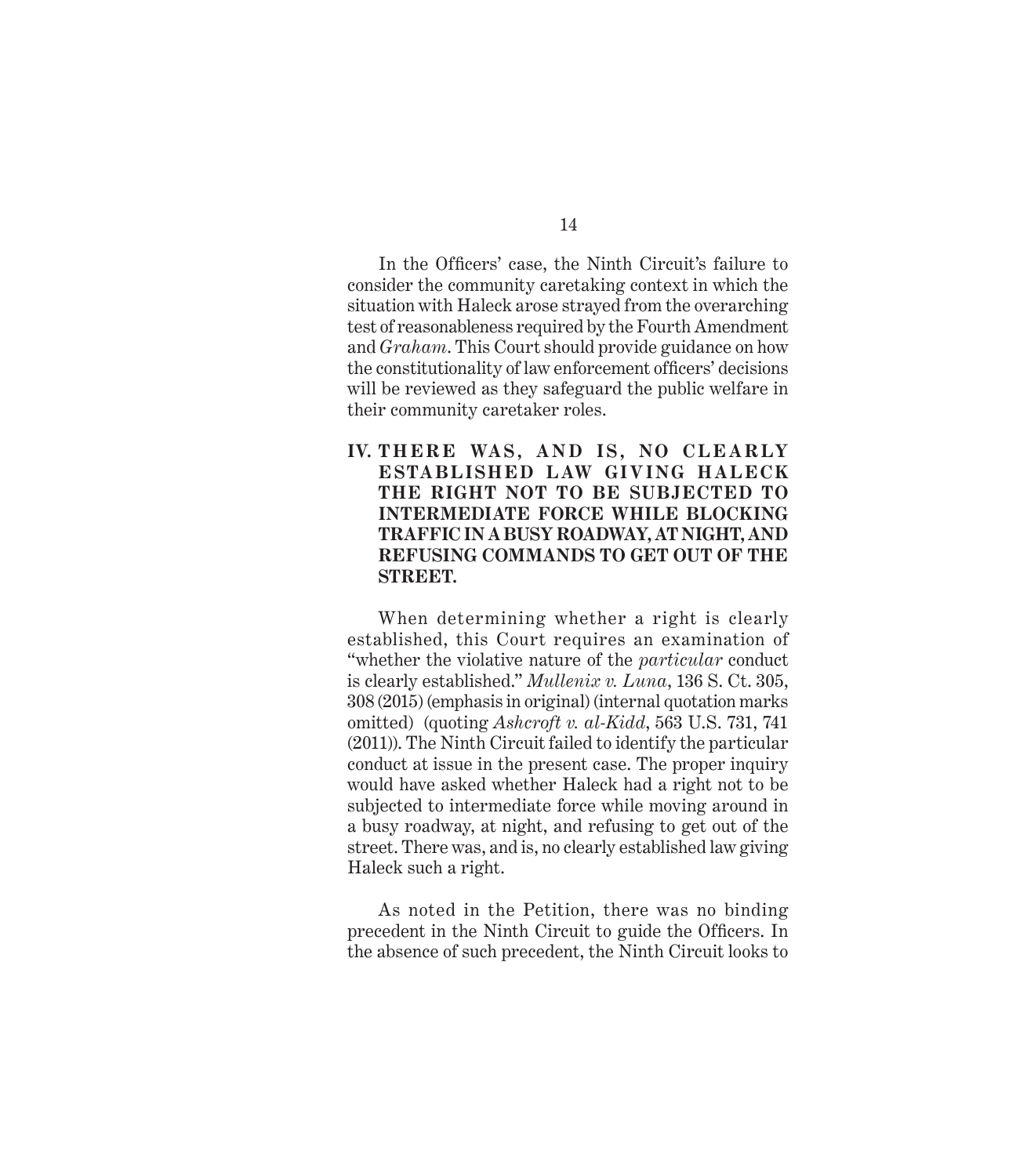precedents in other circuits. *Gravelet-Blondin v. Shelton*, 728 F.3d 1086, 1094 (9th Cir. 2013). Moreover, this Court agrees that in the clearly established law inquiry, a "robust consensus" of "persuasive" authority can create a federal right. *City & Cty. of San Francisco v. Sheehan*, 135 S. Ct. 1765, 1778 (2015) (internal quotation marks omitted) (quoting *al-Kidd*, 563 U.S. at 741–42). In representing officers' interests from all over the country, the *amici curiae* monitor and review all levels of decisional authority to provide guidance to their constituencies. A review of that "persuasive" authority supports the conclusion that the Officers did not violate Haleck's constitutional rights.

### **A. In Cases Decided before March 16, 2015, Involving Tasers in Non-Criminal Situations, Courts Have Found No Clearly Established Law Prohibiting the Use of Intermediate Force in Similar Contexts.**

Tasers are an appropriate measure to be used to subdue a person, such as Haleck, for his own protection in a non-criminal encounter. *See Caie v. West Bloomfield Twp.*, 485 F. App'x 92, 94–96 (6th Cir. June 18, 2012) (officers' use of taser to subdue suicidal man isolated on the shore of a lake did not violate his constitutional rights);8 *Oliver v. Fiorino*, 586 F.3d 898, 906–07 (11th Cir. 2009) (initial use of Taser shock on agitated man who had signaled police and was leaving median of intersection likely constitutional). Haleck's circumstances were as

<sup>8.</sup> While the decision in *Caie* is unpublished, the Sixth Circuit relied on it in *Estate of Hill*, 853 F.3d at 313–14, and under *Gravelet-Blondin* and *Sheehan*, it is part of the decisional authority that can create a clearly established right.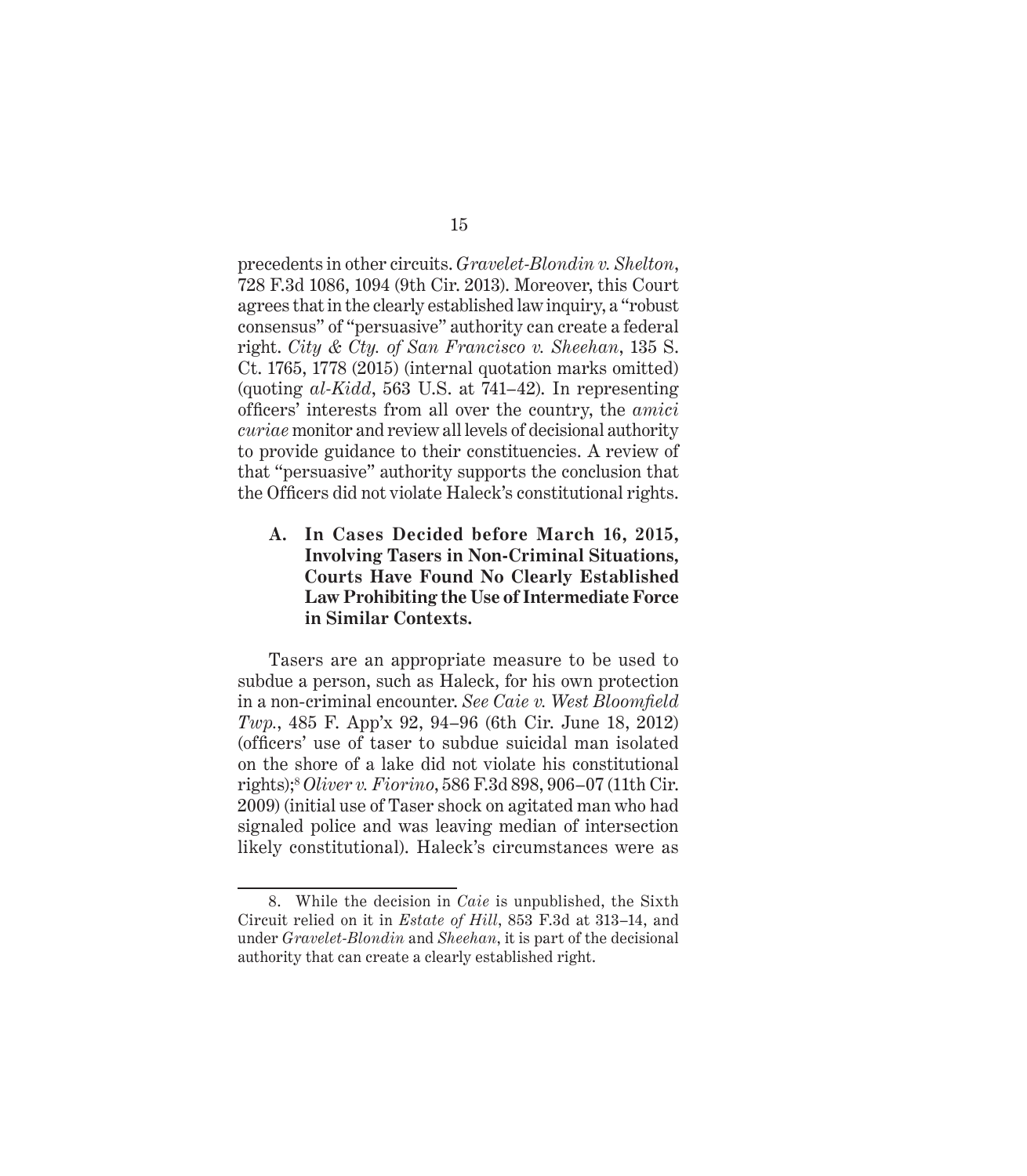dire, if not more so, than those in *Caie*. Haleck was not on an isolated lakeshore—he was walking in the middle of a six-lane road that carries an average of 24,543 vehicles per day in downtown Honolulu, in the dark, with cars present, for at least 11 minutes. While the Ninth Circuit noted traffic was stopped, the longer Haleck remained in the roadway, the longer he exposed himself, the Officers, and the public to the risk of oncoming traffic.

The Officers' conduct was also unlike the unconstitutional conduct in *Oliver*. Oliver was tased eight times in a "safe area" of the street; "none of [the] incident took place in the middle of the intersection." *Oliver*, 586 F.3d at 906–07. In Haleck's case, there was no cordoned off "safe area." Although Haleck was moving away from the Officers, he was not moving toward the sidewalk like Oliver. *Id.* Finally, unlike in *Oliver*, the Officers warned Haleck before force was used and did not use pepper spray or a Taser after Haleck was subdued. *Oliver* supports the Officers' actions.

In addition, clearly established law does not prohibit using a Taser to protect the public by removing a resisting, uncooperative person from a roadway who "could potentially be dangerous to any others who may have been in the area at the time." *Steen v. City of Pensacola*, 809 F. Supp. 2d 1342, 1351–52 (N.D. Fla. 2011) (cyclist was not accused of a crime but was not obeying an officer's directions to stop and was "riding in the middle of the road, and crossing over all four lanes of the street"). The *Steen* court recognized this danger to the public even though, unlike with Haleck, it was early in the morning and the "roads were mostly empty during the chase." *Id*. Thus, *Steen* provided the Officers with further guidance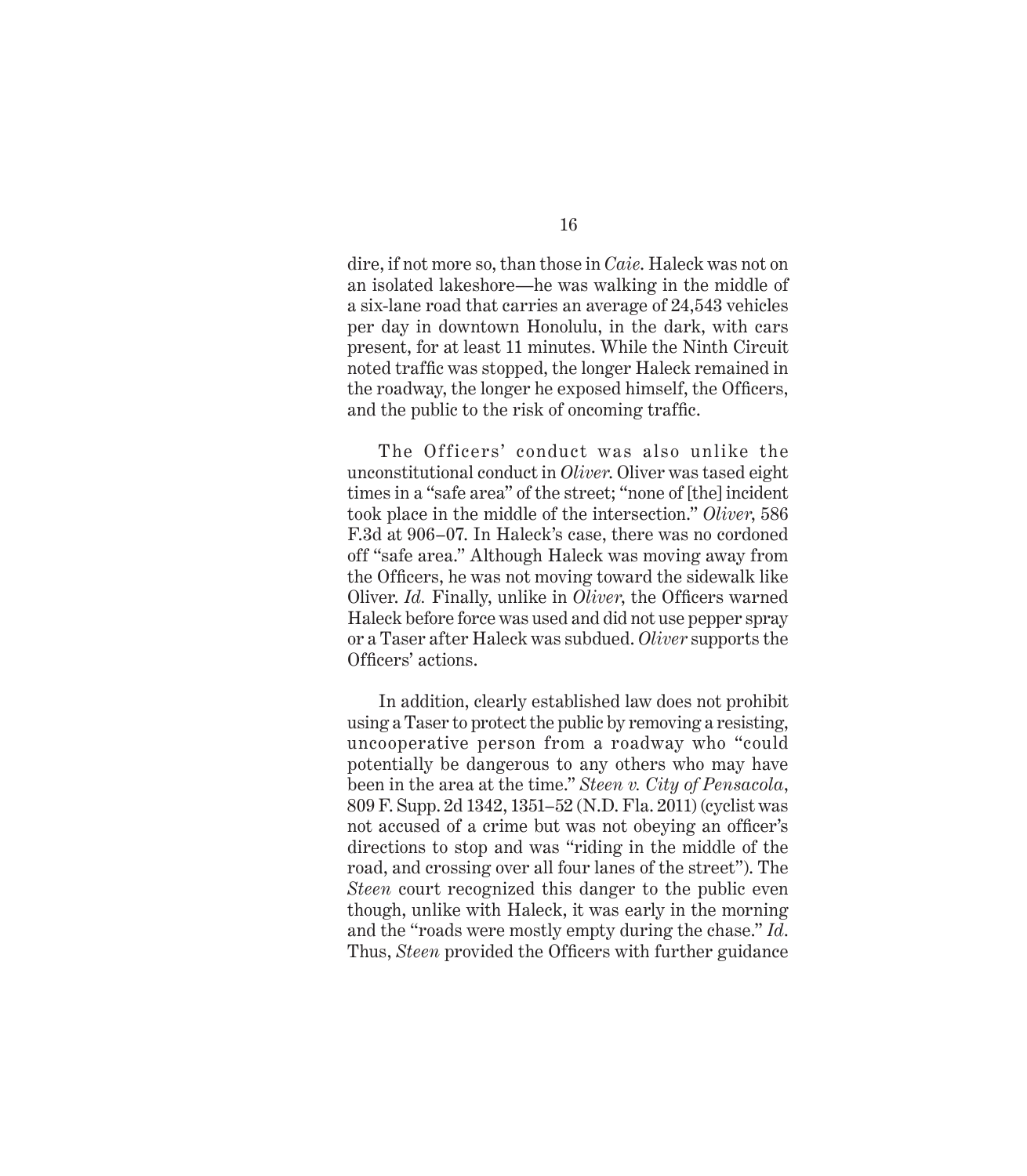that a "robust consensus" of law allowed them to tase Haleck to protect him, themselves, and the public.

### **B. Decisions Rendered after Haleck's Encounter Confirm the Absence of Any Clearly Established Law Prohibiting the Officers' Actions.**

In cases decided after March 16, 2015 involving Tasers in non-criminal situations, courts have found no clearly established law prohibiting the use of intermediate force in similar contexts. *See Estate of Armstrong v. Vill. of Pinehurst*, 810 F.3d 892, 896–97, 899–909 (4th Cir. 2016), *cert. denied sub nom. Vill. of Pinehurst, N.C. v. Estate of Armstrong*, 137 S. Ct. 61 (2016) (finding no clearly established law prohibited taser use on a mentally ill man "offering stationary and non-violent resistance to a lawful seizure," having wrapped himself around a stop sign post and not obeying instructions to leave the post); *Estate of Hill*, 853 F.3d at 310–16 (finding that it was constitutional to tase a man suffering from a hypoglycemic episode, in his own bed, in his own home, surrounded by paramedics).

In reaching their decisions, both courts noted the inconsistency in the law regarding the use of Tasers. *See Estate of Armstrong*, 810 F.3d at 909 (recognizing that even as of 2016, law on taser use was "an evolving field of law," such that it was difficult to ever determine whether there was clearly established law); *Estate of Hill*, 853 F.3d at 316 (noting that in cases involving tasers "'the result depends very much on the facts of each case,'" and no case law squarely governed those facts (quoting *Brosseau v. Haugen*, 543 U.S. 194, 201 (2004))).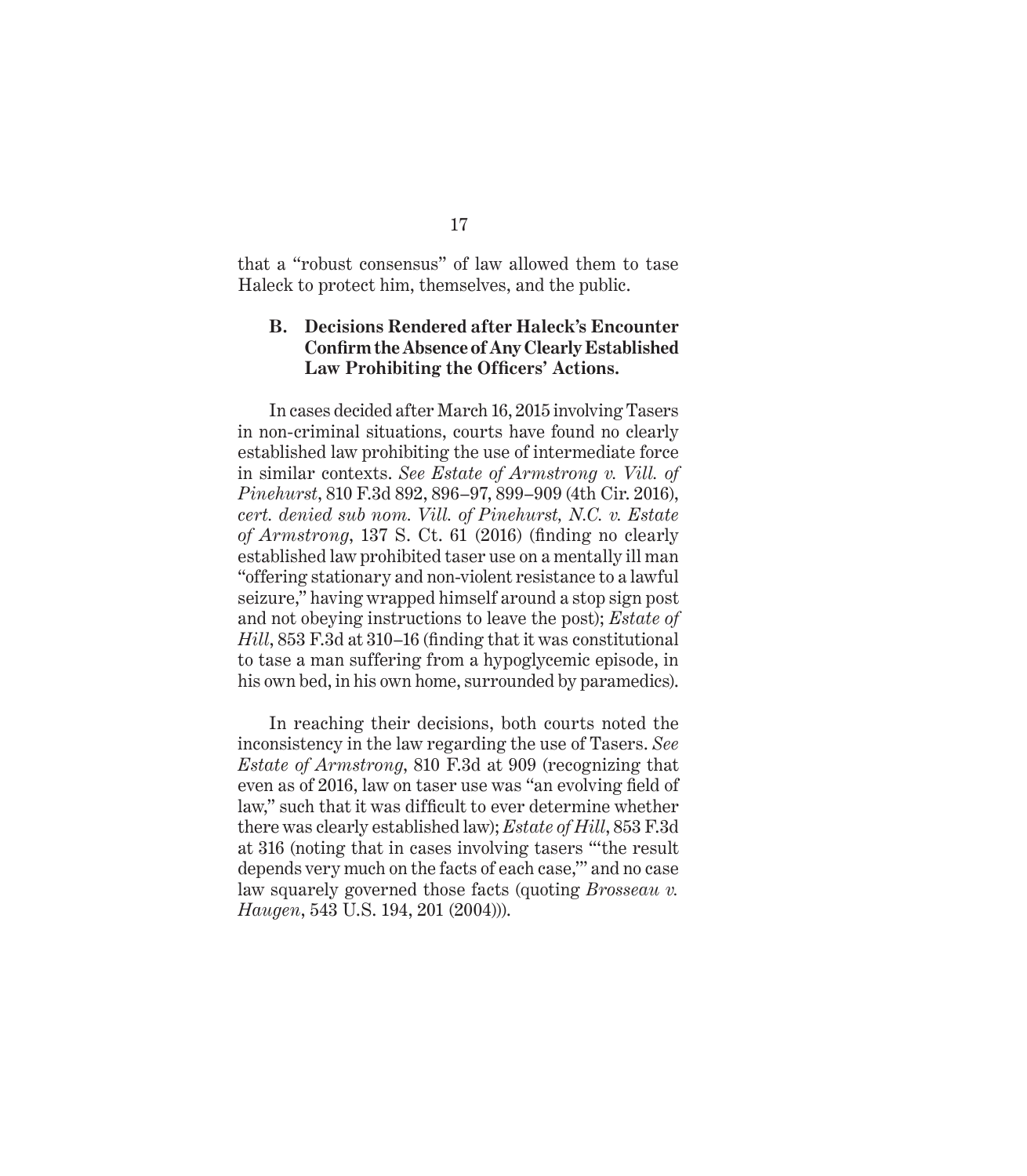Even as of October 2017, it was constitutional to tase an unarmed man fleeing in the roadway from a traffic stop. *Jones v. Las Vegas Metro. Police Dep't*, 873 F.3d 1123, 1127, 1130 (9th Cir. 2017). The court drew the line for reasonableness at *additional* tasing after the man was prone and surrounded by other officers. *Id*. at 1130–31. Chung, Critchlow, and Kardash acted consistently even without this case as guidance; no officers used any intermediate force after Haleck fell to the ground.

These cases underscore the Ninth Circuit's error in this case because there was no clearly established law. When community caretaking is considered, there is even more reason that its opinion should be reversed.